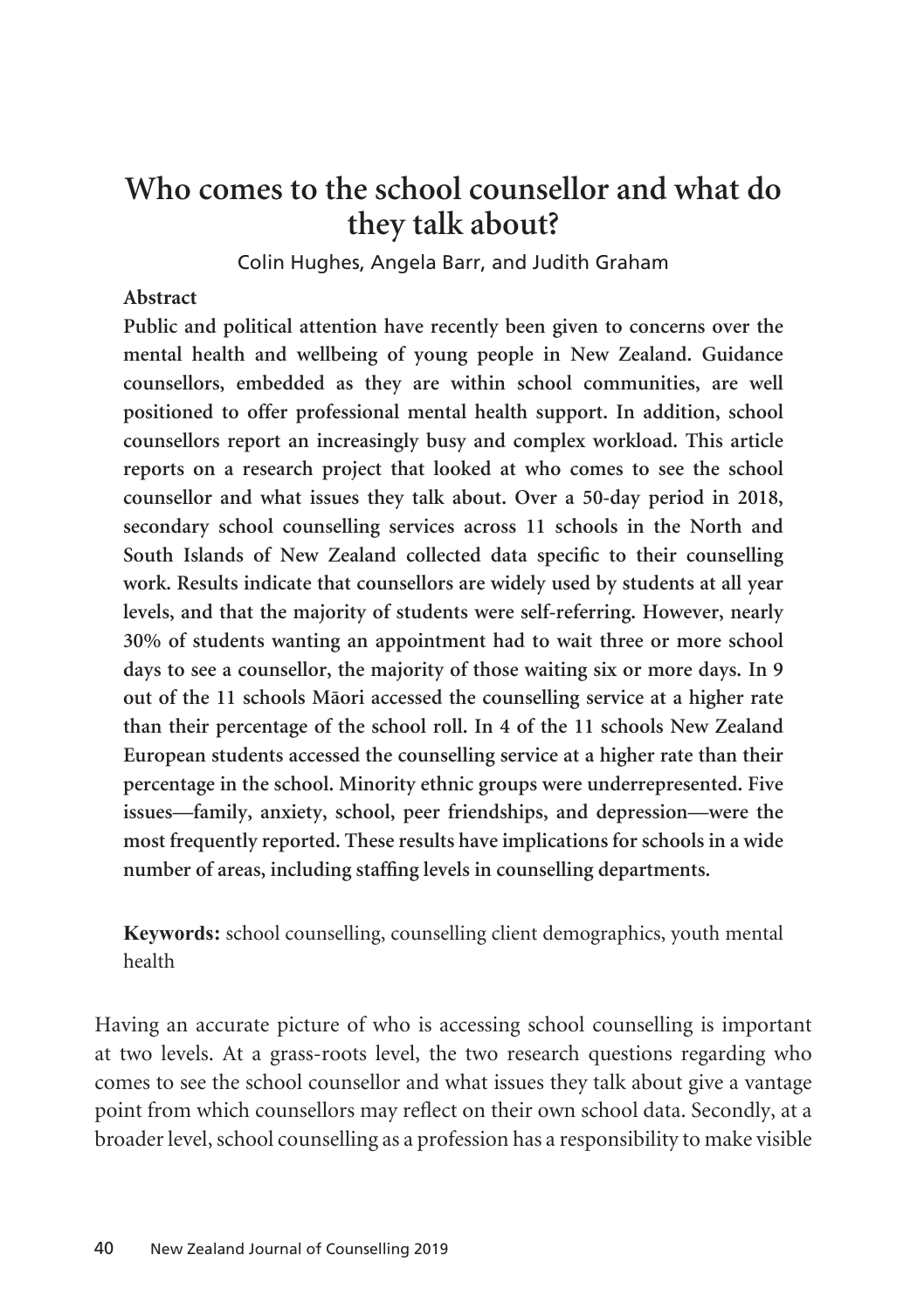its work so that decision-makers such as the Ministry of Education, the Ministry of Health, school managers, and counsellors themselves have solid data with which to make effective and wise decisions regarding the resourcing of counselling in schools.

As the world changes, the challenges young people face become increasingly complex (Education Review Office [ERO], 2013a). Concerns for the mental health and wellbeing of young people have become a significant issue in New Zealand, as evidenced by the establishment in 2016 of the Prime Minister's Task Force—Social Policy Evaluation and Research Unit. School counsellors are in a unique position to respond within the context of students' lives and relationships when young people are struggling. Attending to and caring for the wellbeing of students is an integral responsibility of schools (ERO, 2016), and serves not only as a foundation for academic learning and progress, but also as part of a wider community function in which "schools have the potential to be places of safety, stability and security where young people can experience connection and belonging that supports their development" (Ministry of Education [MoE], 2017, p. 14).

For more than fifty years students in secondary schools in New Zealand have called on the support of guidance counsellors (Crowe, 2006). Sitting within the wider pastoral care systems of the school, counselling is now recognised as a "specialist therapeutic service" provided by qualified professionals (MoE, 2017, p. 56). While previous studies open a window into the daily work of school counsellors (Crowe, 2006; Ferguson, 2012; Hughes, 2012; Hughes, Burke, Graham, Crocket, & Kotzé, 2013), there is limited local research *across* schools that evidences the extent and the value of counselling practice (Crocket, Kotzé, & Peter, 2015; ERO, 2013b; Manthei, 1999).

Manthei's research (1999) focused on developing a profile of the work of school counsellors, and cited career decisions, family problems, educational problems, peer conflict, and disruptive behaviour as the most frequent issues students brought to counselling. This information is now over two decades old, and the role of school counsellors has changed; for example, career counselling is no longer a routine part of their role. The University of Auckland Adolescent Health Research Group's (Clark et al., 2013) studies provide comprehensive information on the mental health concerns of secondary school students and therefore what they may *potentially* bring to counselling. In the same year, ERO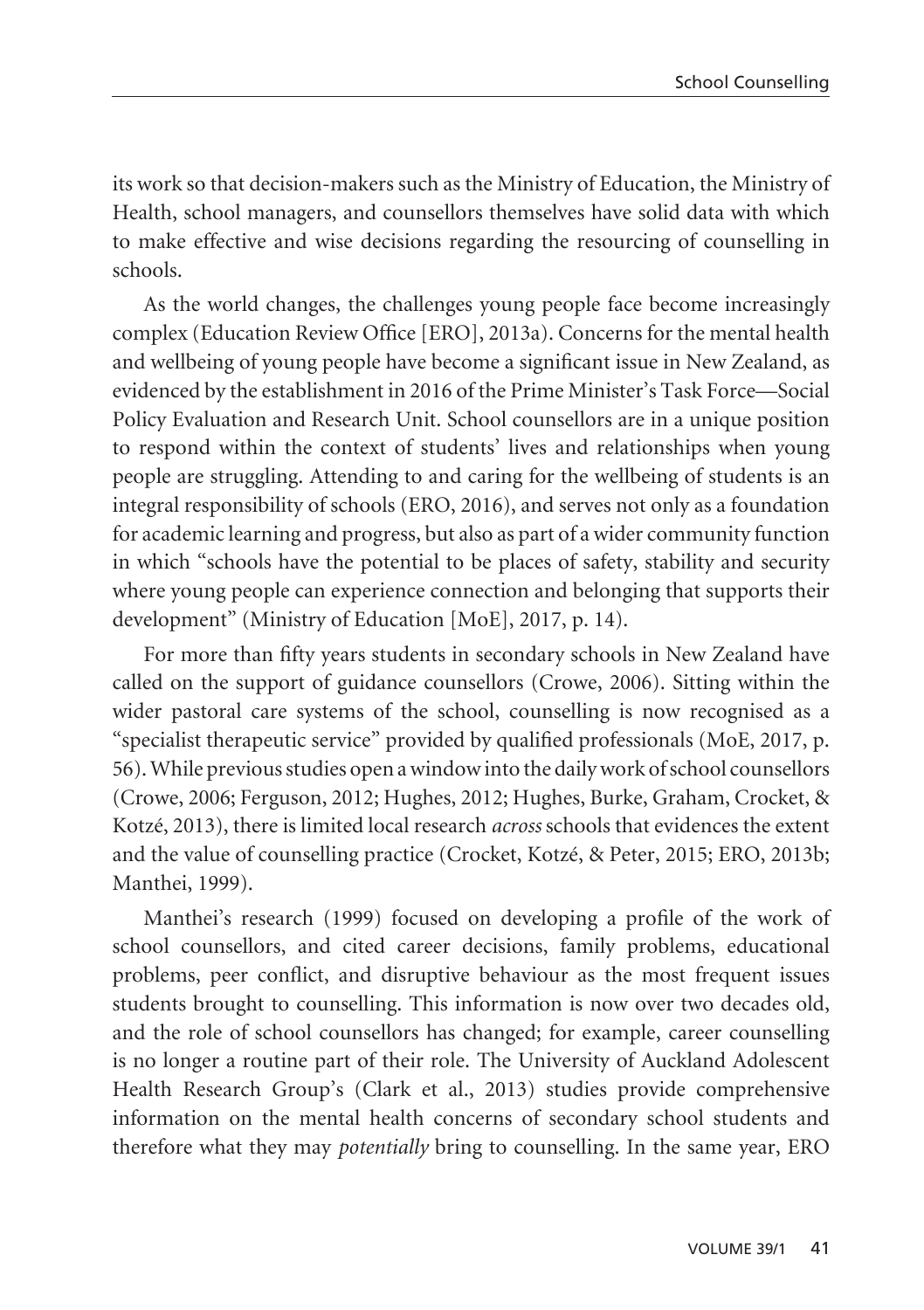(2013b) published a survey in which they asked students who they would most commonly talk with across a range of problems. Students were supplied with a list of people: parents/caregivers, friends, form teacher, dean, school nurse, school doctor, careers advisor, and guidance counsellor. The results of this survey showed that the school guidance counsellor was nominated by students as the adult they would most likely talk to on mental health issues, sexuality, drug and alcohol issues, grief, self-harm, family issues, and family violence. When the go-to list of who to talk to is restricted to school adults, the issues where the school counsellor becomes the preferred adult to speak with extends to those concerning friends, boy/girl friends, sexual harassment, and body image. As valuable as this survey is, it records student *intentions*, not actual behaviour. Our research records issues *actually* brought to counselling and, together with the above research, provides a more precise understanding of young people's use of school counselling services.

### **Method**

The focus of this study was specifically on the characteristics of those who came to counselling and the key issues addressed in the counselling process. It did not, however, capture the many consultative sessions counsellors had with staff members and outside agencies. Also, it did not consider the time taken reading and composing emails and reports, unless they directly formed part of the counselling process such as writing a "narrative letter" (Epston, 1994, p. 31) to a student. There are also many aspects of school life that counsellors may be involved in that were not included in this study.

### *How the study was shaped*

As a group of counselling practitioners wanting to research our own profession, we had no ready access to research funding. To get around this difficulty a process of "crowd-funded" research was settled on. The crowd in this case was school counsellors, and the funding was the time each counsellor put into the project. Working with counsellors volunteering their time, already under considerable pressure, required a research design that endeavoured to spread the workload as widely as possible. Collaboration and joint ownership of research was at the very heart of this project.

Colin recruited two other school counsellors (Angela and Judith) to form a lead team. He also invited four counsellors from different areas of the country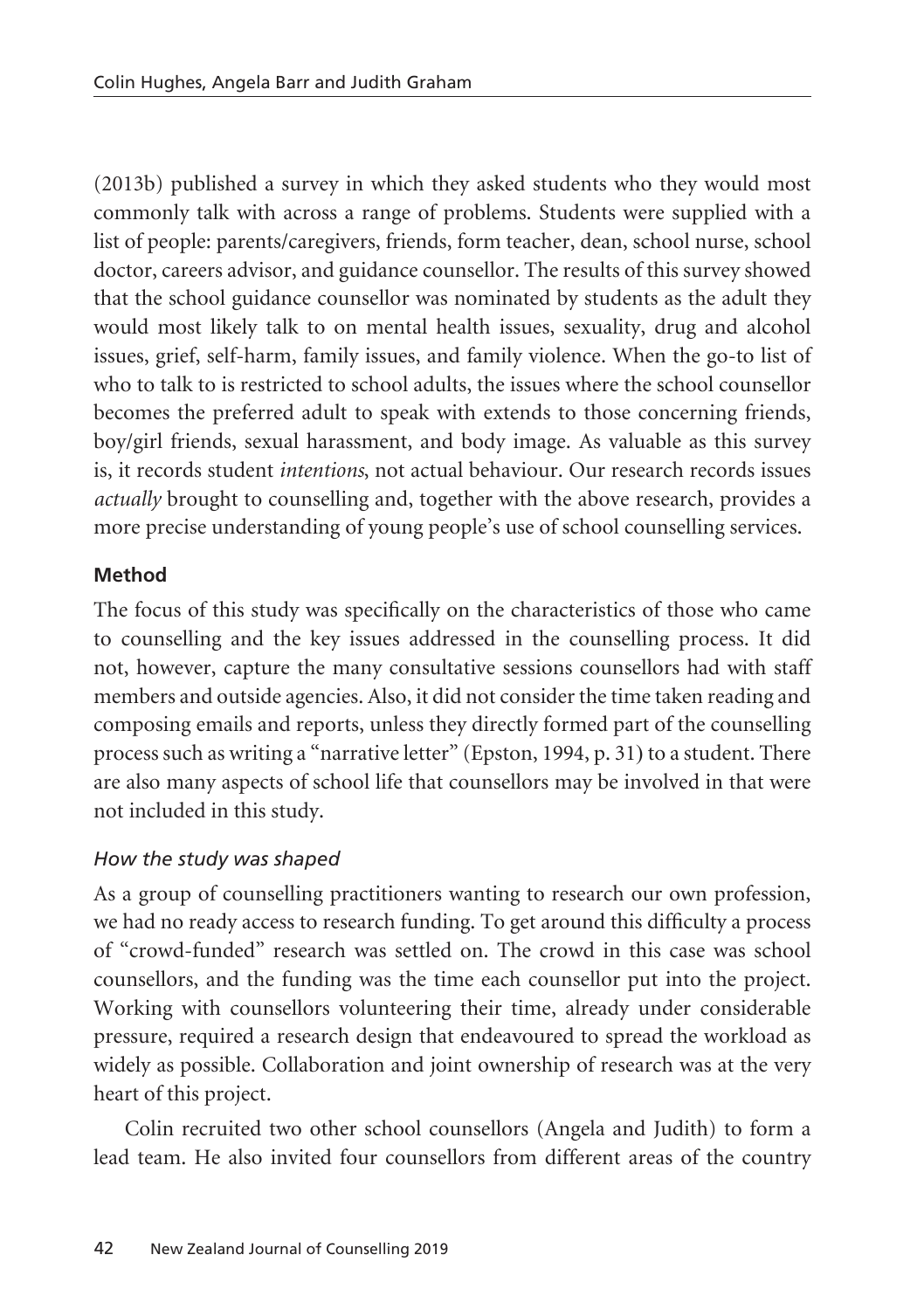to be the local coordinators of this project. The regional coordinators in turn recruited other school counsellors to be part of a local research unit. The decision to have small clusters of schools involved in this research in the same region was important and advantageous. It allowed easier and more personal oversight of the research through the regional coordinator and made meetings among local counsellors possible. The research design provided support, distributed the workload, and allowed the lead team's communication focus to be with the four regional coordinators.

The participating school counselling departments then entered into a formal written agreement with the lead team. At a minimum, each school needed to have one counsellor working at least three days a week. If more than one counsellor worked in a school's counselling department, all counsellors needed to agree to be part of the research so that the data gathered would accurately reflect the work of each school's counselling service as a whole. The one exception was a singlesex boys' school where only one of the two full-time counsellors was available to submit their results.

Each area coordinator had a meeting with the local participating school counsellors prior to the research start date to familiarise them with the protocol of recording the data. To achieve as much uniformity as possible, detailed guidelines were provided by the lead team. These guidelines covered what could be defined as a counselling session. Guidance was given on how topics of counselling sessions were to be recorded on the log provided, the recording of individual clients, the number of appointments each client had, and the length of the appointment, along with a range of demographic data. Counsellors had access to the regional coordinator, and ultimately the lead team, to answer any questions about completing the log or any other aspect of the research process.

### *Participants*

Twenty-five full- and part-time counsellors from 11 schools participated in the research. The schools were from both the South Island (four schools) and the North Island (seven schools). Of those schools, seven were co-educational, and four were single-sex (two boys' and two girls' schools); seven were city and four were small-town schools. Their decile ratings included decile 3 (one school), decile 4 (two schools), decile 6 (two schools), decile 7 (four schools) and decile 8 (two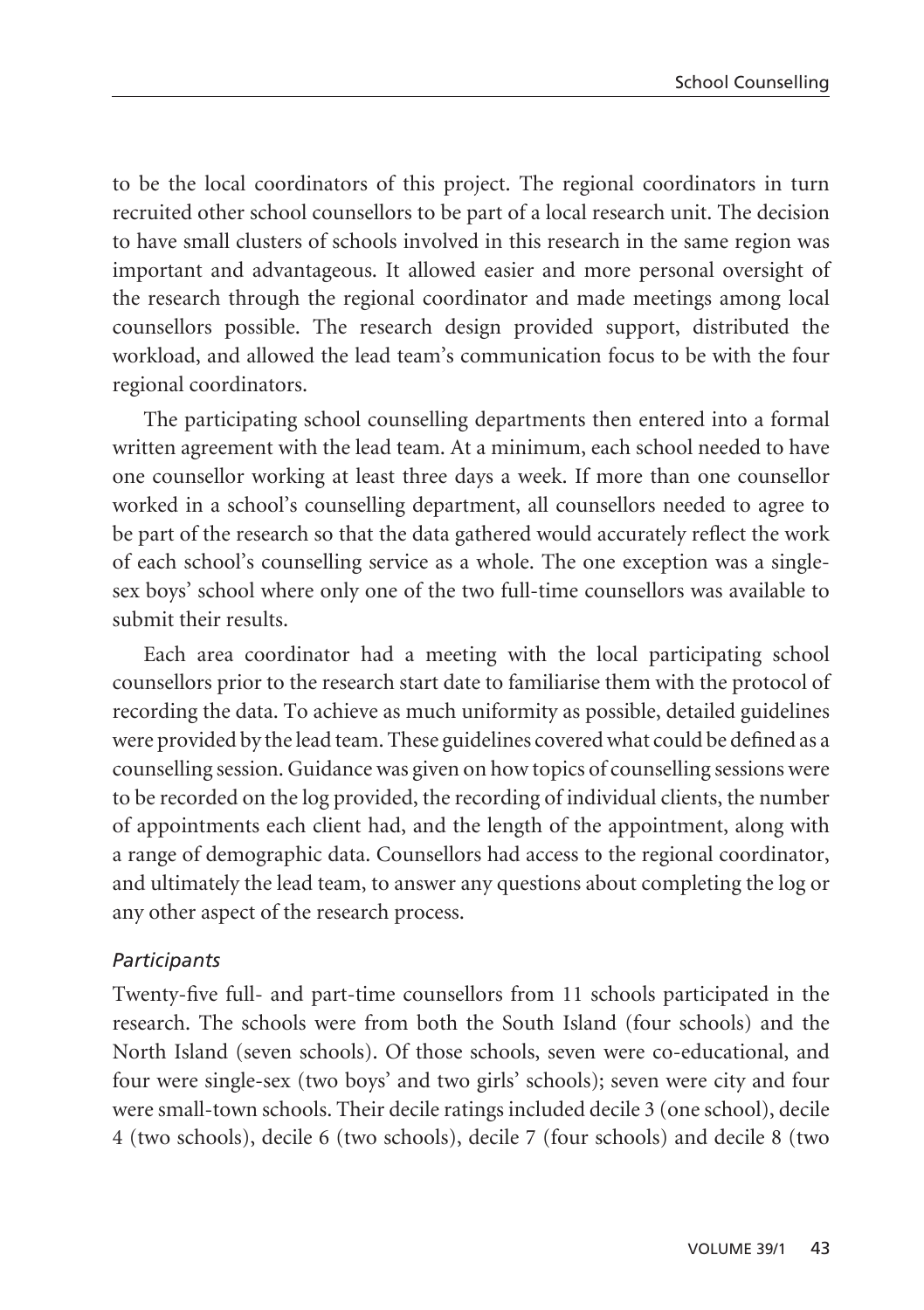schools). Their size ranged from 551 to 1,654 students. Six schools had over a thousand students and five had fewer than 830 students. The data gathered was from 1,596 individuals who generated 4,646 counselling appointments.

### *Data gathering*

In order to make visible the work of school counsellors we intentionally gathered a range of information, such as: year level, ethnicity, gender, number of appointments per person, and the issues addressed in counselling. Later, we called on poststructuralist understandings of meaning-making to invite questions about what the data might be telling us (Burr, 2003). We brought to the data an awareness that the act of researching is neither neutral nor absolute in terms of truth-finding. Our commentary is therefore more than a transparent representation of data gathered and analysed, because our own experiences, as well as those of the counsellors who participated in the study, were entangled with the data (Jackson & Mazzei, 2012). We also acknowledge that our counsellor-researchers, students, whänau/ caregivers, staff, school practices, and wider educational and mental health discourses are ravelled together in every session that these numbers represent (Barad, 2007).

### **Ethical issues**

Ethical guidelines for speaking, writing, and researching about counselling practice are set out in section 11 of the New Zealand Association of Counsellors (NZAC) *Code of Ethics* (2016). These ethical guidelines informed this study. A paper concerning ethical issues was prepared and sent to each participating counsellor. This paper took each clause of section 11 and spelt out its implications for the conduct of this research. A similar process was undertaken using the New Zealand Ministry of Health *Ethical Guidelines for Observational Studies* (National Ethics Advisory Committee, 2012) and used as another reference point by the lead team. In terms of the Ministry of Health guidelines, this study falls within the definition of an observational study and a descriptive study that is rated as relatively low risk to participants. The lead team also engaged an independent, experienced researcher who is well published in the counselling field to provide ethical advice and guidance.

Before the research began, written permission was sought and obtained from each school's principal to use data collected for the purposes of this study. It was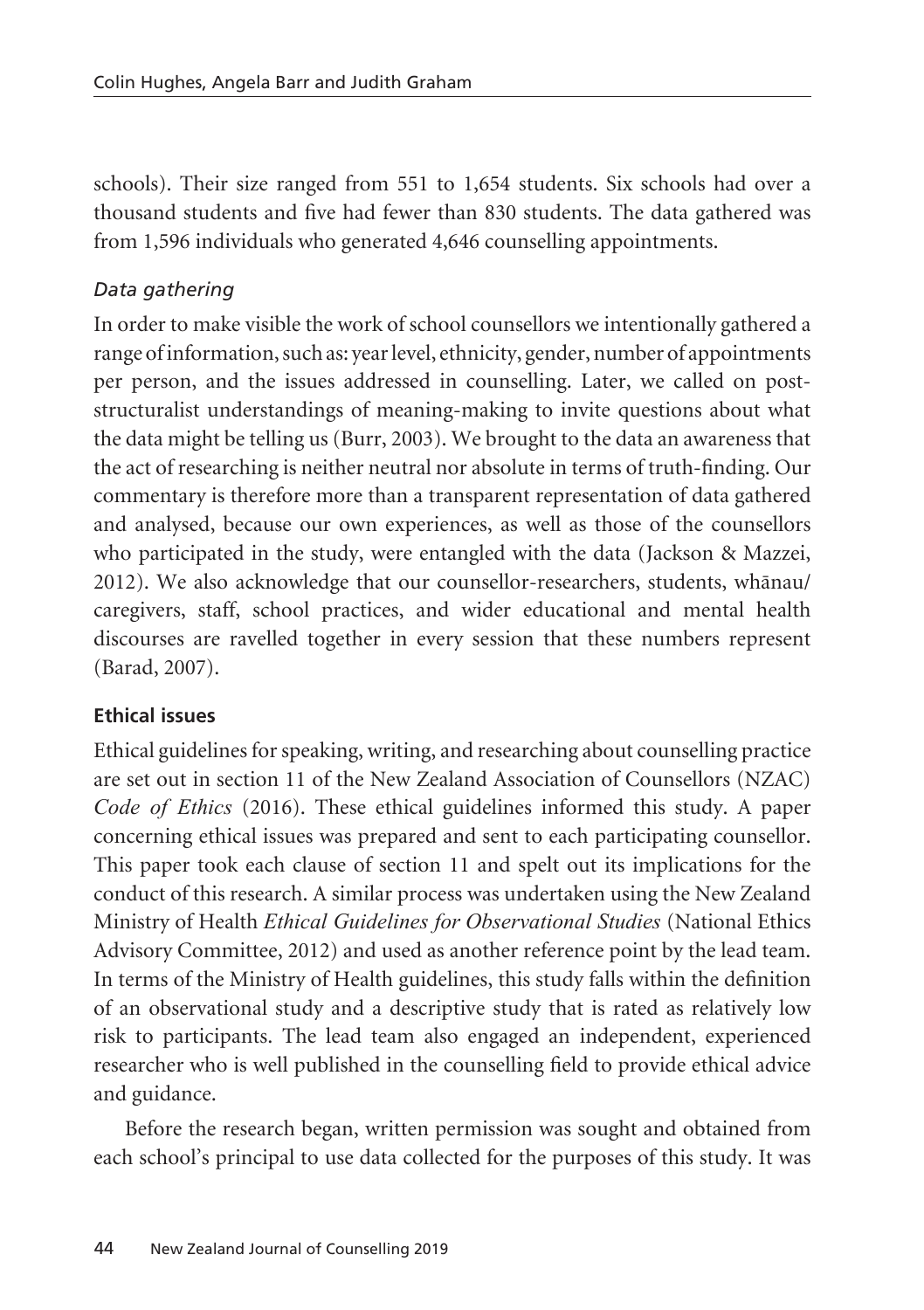agreed that in any publication no student would be identified, nor any individual school's results be revealed. As research-practitioners, each counsellor involved in the project held responsibilities for their own practice. Counsellors were encouraged to take any ethical questions to their regular supervision, as well as to contact the lead team with ethical concerns.

Data collection took place over a 50-day period in 2018: Term 1, weeks 5-10 and Term 2, weeks 1-5. Once each counsellor had completed their data collection, each school analysed and collated their logs on a specially designed metadata document, before sending the resulting information to the lead team. The metadata document organised the logged information across a series of questions in two primary ways: according to the number of appointments the counselling department had over a 50-day period, and the number of individuals who generated them. The lead team then reviewed each school's results, clarifying any matters in question with the schools as needed, before collating and writing up the results. A draft copy of that paper was submitted to all participating counsellors for comment before a final report was written.

### **Findings**

#### *Who comes to school counsellors?*

### *The gender of students accessing the counselling services*

The gender data offered both male and female categories and included *Other* (nonbinary) as a category for those students who might not identify as either male or female. Two of the seven co-educational schools had students who self-identified as otherly gendered or non-binary.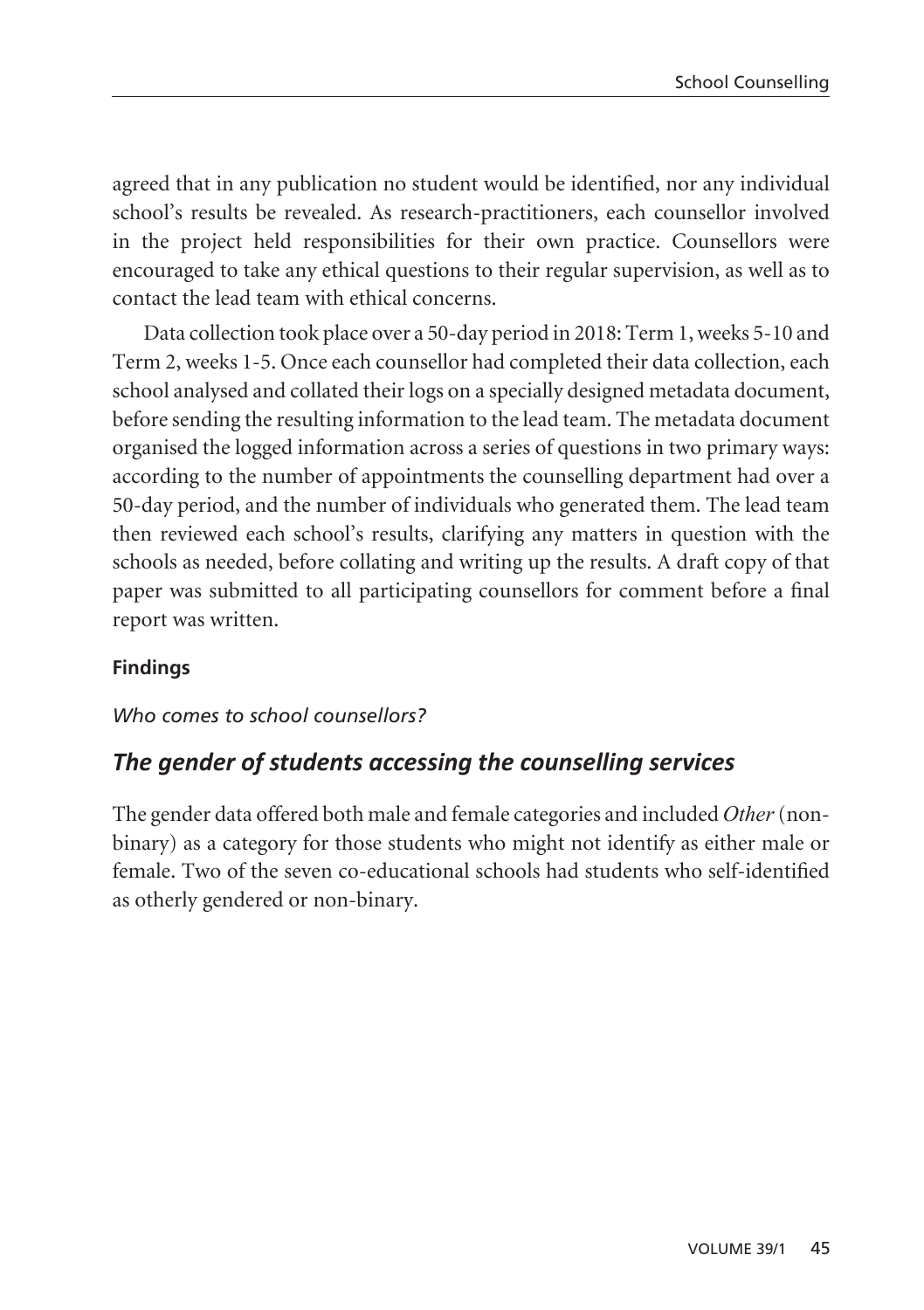

**Figure 1.** Individual students seen by gender in co-educational schools

When the identified gender of students was calculated as a percentage of all the individual students (i.e., each student counted only once), girls at co-educational schools accessed counselling more frequently than boys, by approximately two to one (see Figure 1). Two co-educational schools reported a slightly different result regarding the percentage of male students accessing counselling services, with one school reporting that males made up 40% of the total number of students in the school, and the other school reporting 43%.

## *The ethnicity of students accessing counselling services compared with their percentage representation in the school population*

This information was important to the team because although our results show that counselling services are well used by students, we wanted to understand if there was an equitable distribution across each ethnicity represented in the schools.

In the schools in this study, most students identified as New Zealand European and Mäori. In most schools, the figures for students identifying as Asian, Pasifika, or Other were below 10% of the total student population, sometimes well below. The figures for students of these ethnicities accessing counselling services were relatively low in comparison to their number on the school roll. When dealing with such small numbers, percentage results can potentially change relatively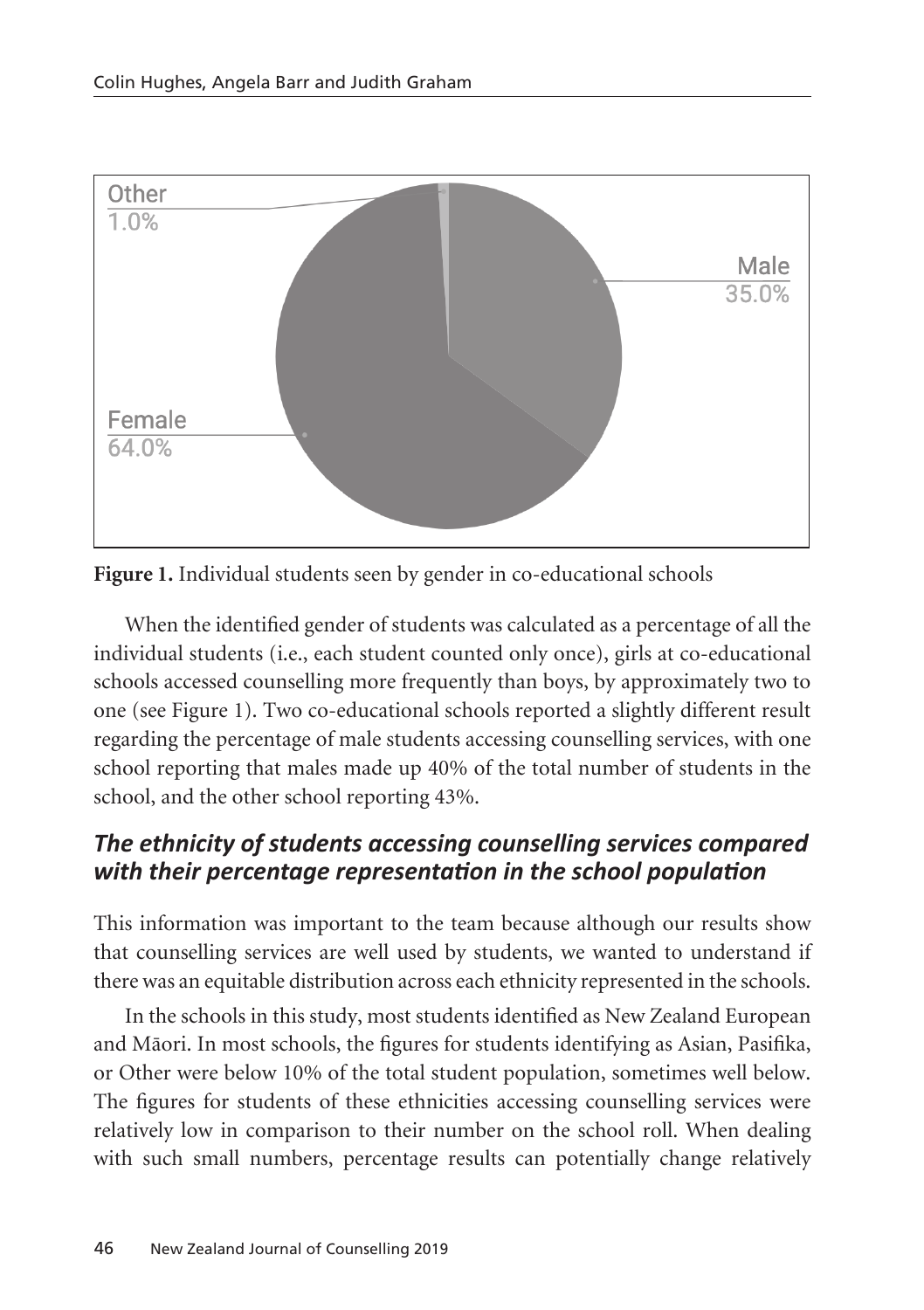quickly; for example, percentage results can vary significantly with just three or four students who identified as Asian, Pasifika, or Other accessing counselling. A longer research timeframe may have produced a different result. Again, this result invites further research.

Mäori accessed counselling at a higher rate than their percentage of the school roll in 9 of the 11 schools, with one school reporting nearly three times the rate for Mäori than their percentage representation in the school. In four schools, New Zealand European students accessed counselling at a higher rate than their percentage of the school roll (Figures 2 and 3).

In 7 of the 11 schools, the reported rates of New Zealand European students accessing counselling hovered around the same rates at which these students were represented in their total school populations.



**Figure 2.** Percentage of Mäori students using the counselling service compared to their percentage on the school roll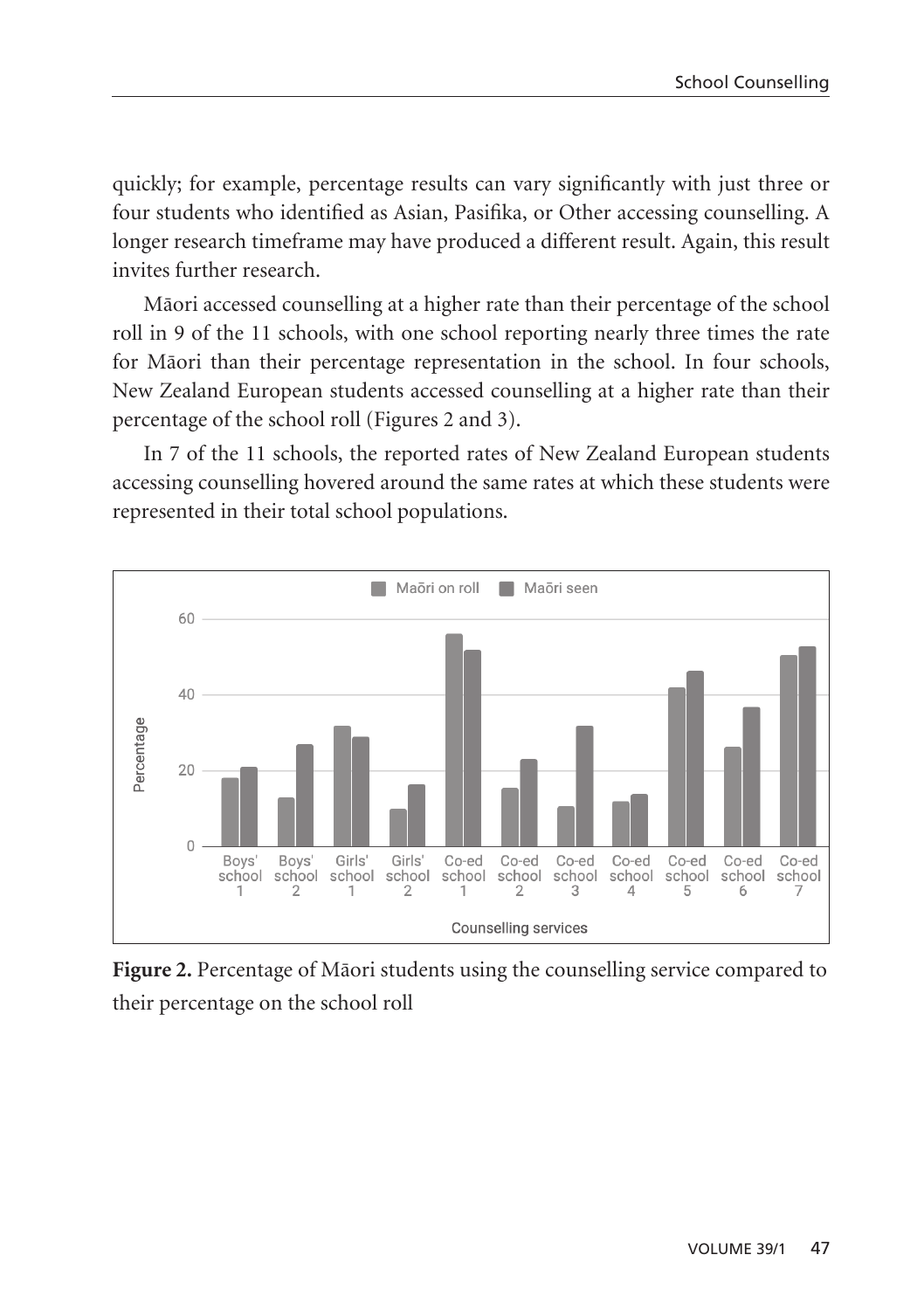

**Figure 3.** Percentage of New Zealand European (NZE) students using the counselling service compared to their percentage on the school roll

# *Accessing counselling according to year level*

Each counselling department recorded each year level seen as a percentage of their total appointments over the 50-day period. We totalled these figures and took the average to produce Figure 4. In general terms the distribution of students accessing counselling services across year levels followed the distribution of their numbers in schools. The slightly lower mean percentage of Year 9s in this result may have been influenced by the timing of the data gathering, with half occurring during Term 1. Early in the school year, many Year 9s may still not be completely familiar with the counselling services in their schools.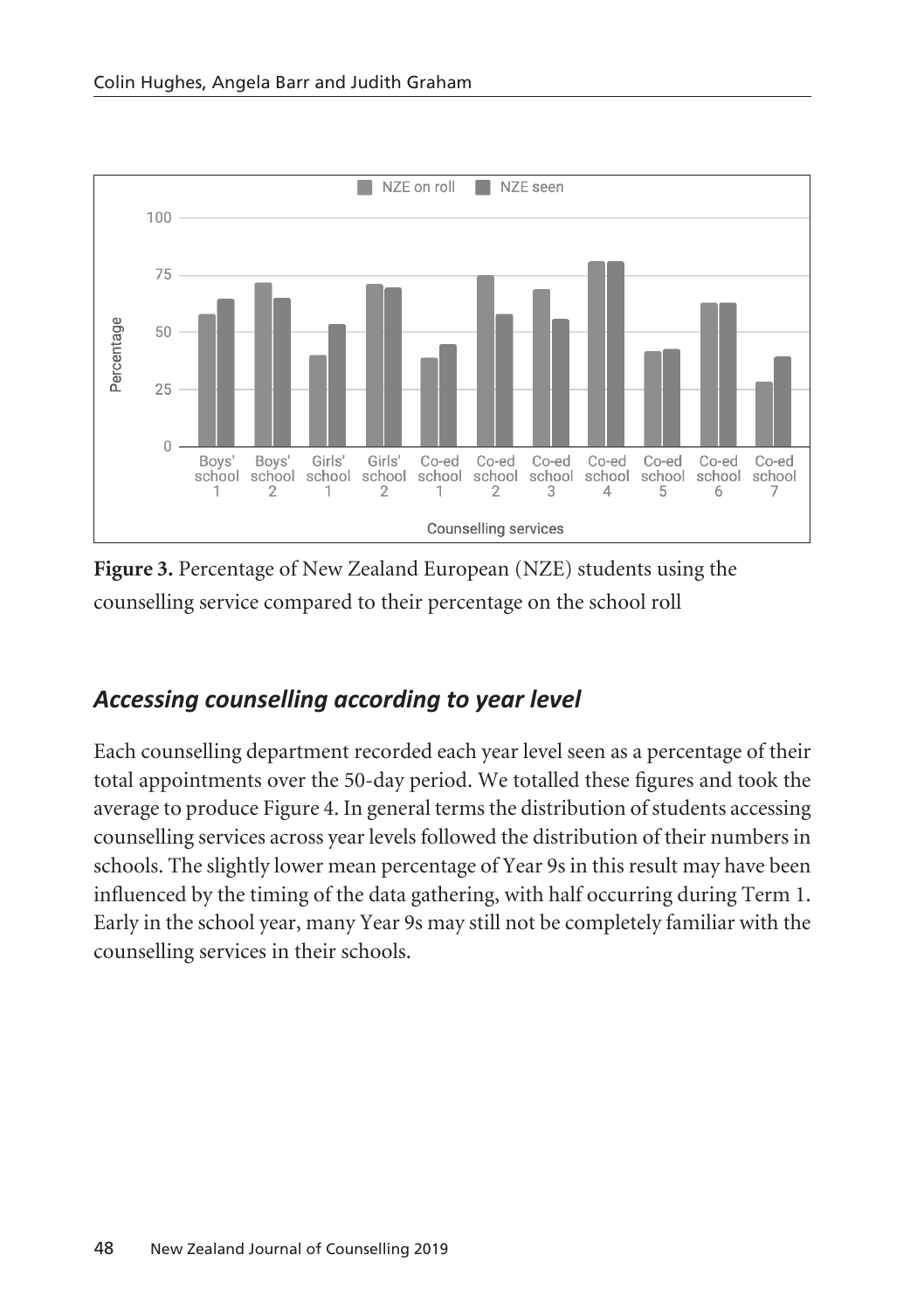

**Figure 4.** Mean percentage of appointments by year level across all schools

## *Adult clients*

Adult clients may have been caregivers, parents, whänau, or staff. These counselling sessions were included in this study only when the focus of the counselling was on the adult client's concern or problem, rather than a consultative session which focused on a third party. Two-thirds of all adult clients were female.

Counselling services recorded a wide variation in terms of working with adults, ranging between 0% and 24% of all counselling appointments. Such a wide range raises a number of questions; for example, whether speaking with family and whänau is seen as an integral part of the counsellor's practice; to what extent student preferences about involving caregivers are given weight; whether teachers are encouraged, or discouraged, from speaking with a counsellor as part of a staff wellbeing policy; whether there is accessible, external agency support for staff, and whether this influences the extent to which staff seek support from the counselling service within their school. Again, these results raise questions that warrant further research.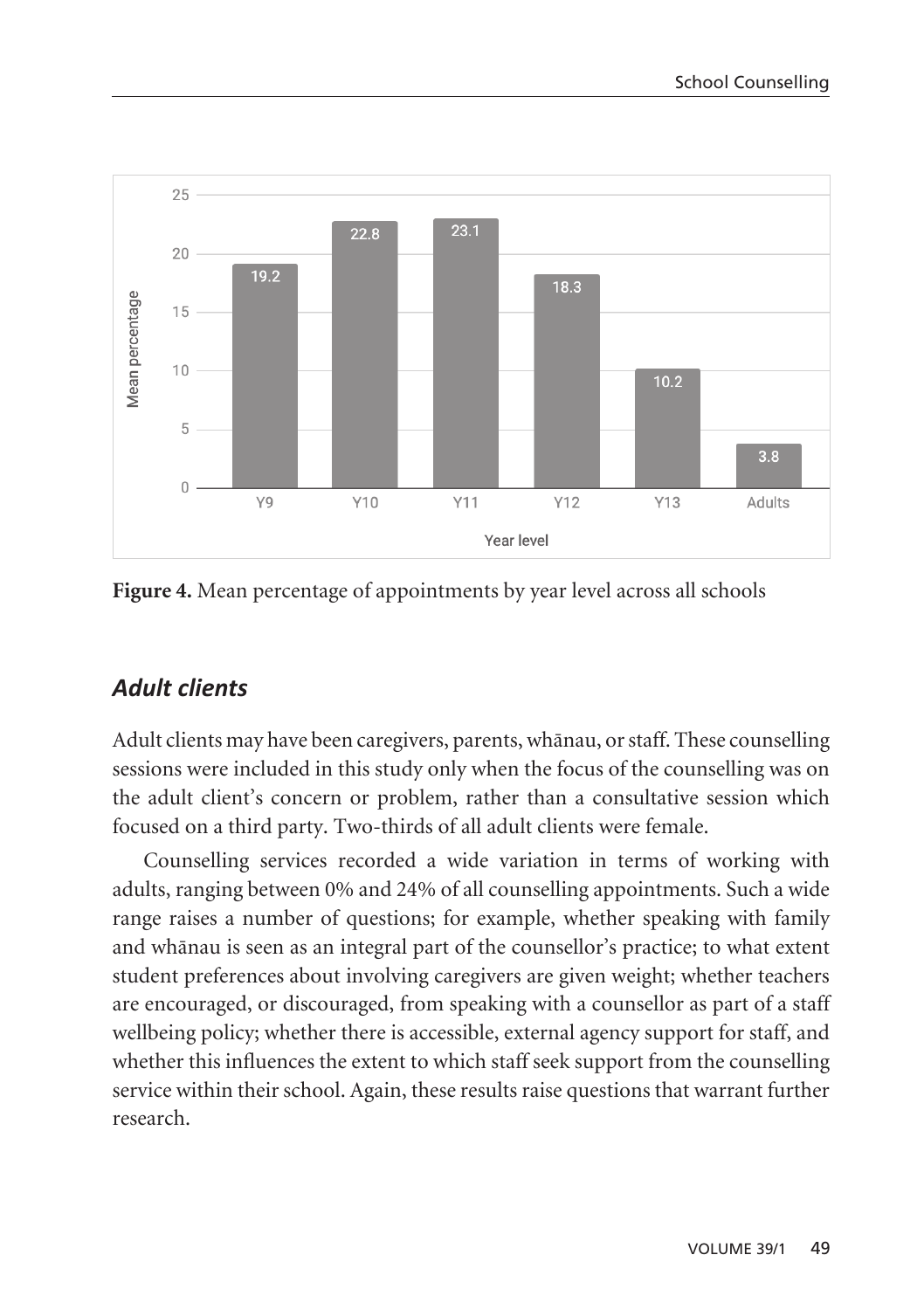## *Initiation of referrals*

Students self-referred for nearly 60% of all appointments (Figure 5). This is an encouraging result. Firstly, it shows that students are stepping into responsibility for their own mental health and resisting certain cultural messages of shame about accessing support. Self-referral can also be seen as reflecting the value that students place on school counselling services, and their perception that the counsellors are safe and approachable people to engage with. Young people can be discerning clients and will not easily commit themselves to a service they or their friends do not regard as having value or efficacy (ERO, 2013b, p. 12).

Teachers referring students were the next highest source of referrals, underlining the value of the pastoral role of teachers in accessing mental health care for students. In this regard, the easy access teachers have to school counsellors (as compared to agencies external to the school) greatly enhances teachers' pastoral care of students, both by direct referral as measured in this study and also through the consultative conversations teachers may have with counsellors when they are concerned about a student.



**Figure 5.** Mean percentage of referral method across all schools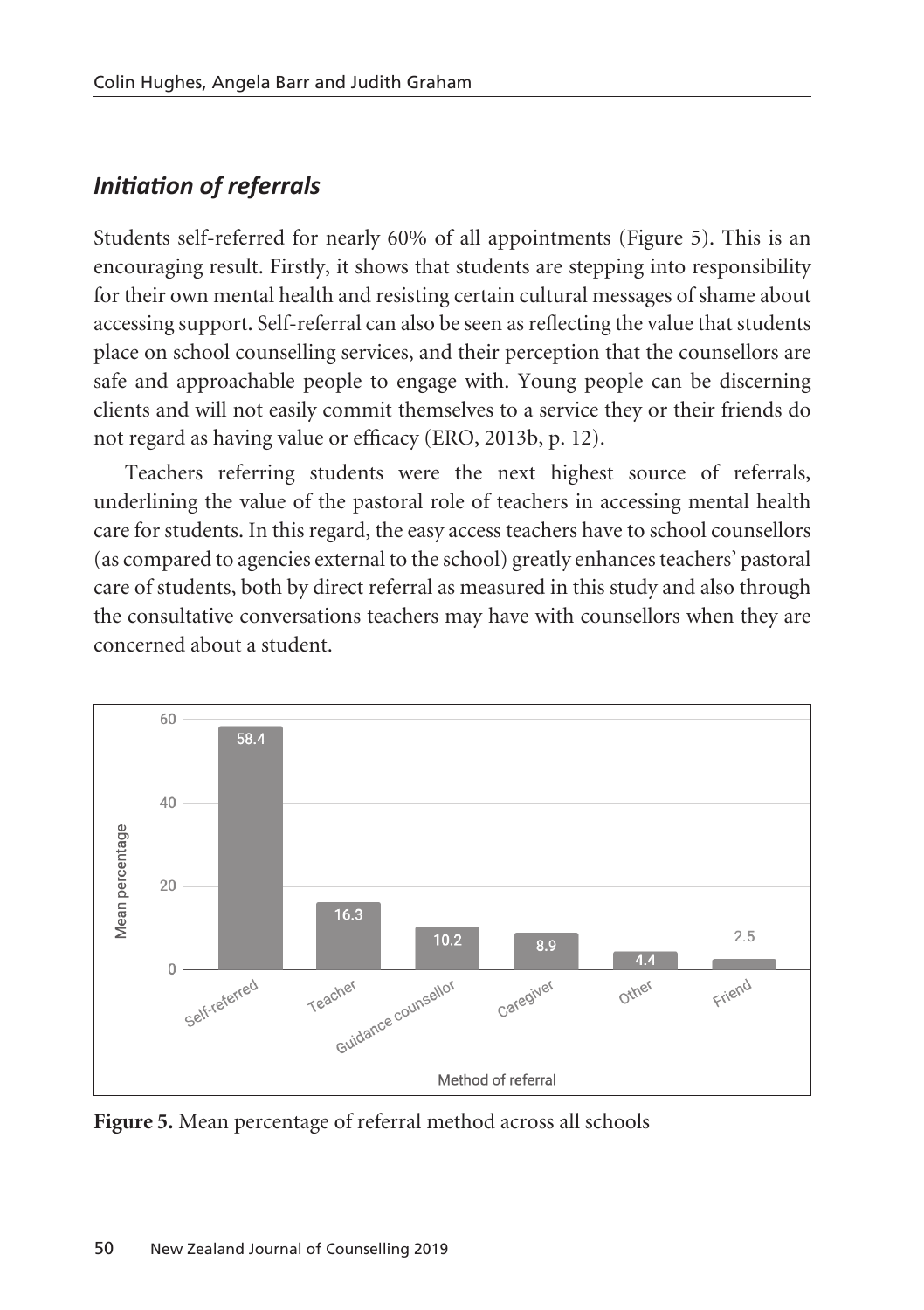## *Length of counselling appointments*

The fact that the school day is divided into predetermined time segments affects all of school life. Counsellors and students, while having some discretion, are not immune to the impact of bells and timetables shaping appointment times. Just over 40% of sessions were recorded as 30 minutes or less (Figure 6). Counsellors often used brief appointments to monitor student progress and wellbeing, followed by a series of longer counselling sessions. This continuing support of clients points to the extension of care for students that efficient accessibility provides. Some counsellors also spoke of managing the high student demand for their services by seeing students for a shorter assessment appointment followed by a longer counselling appointment later as needed. The impact on therapeutic practice of managing high demand in this way invites further research.





## *Participation of a support person*

There was a wide variation among schools regarding client attendance with a support person, ranging from 2% to 37% of all appointments. This variation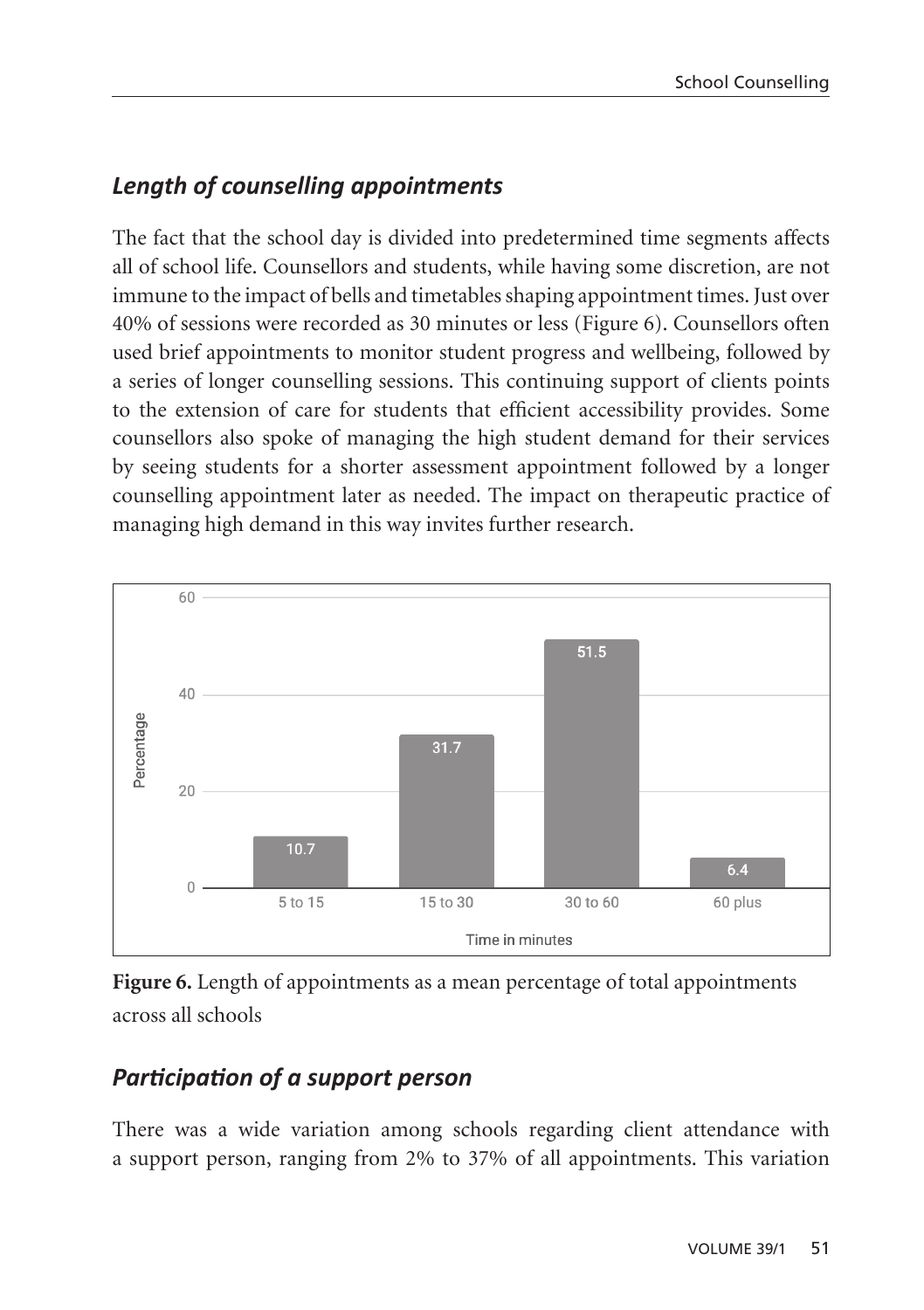invites questions about the reasons for such differences. For example, is such variation across schools a reflection of school policy or counsellor preference? Might there be some cultural practices which encourage support people to join in a counselling session? Are there some differences across genders?

## *Number of counselling appointments per client*

The number of appointments per person averaged out at 2.51 over the 50 days (Figure 7). School counselling is one of the very few specialist services where students have relatively easy access to counselling unimpeded by distance or gatekeepers who may judge their distress not serious enough for admission.



**Figure 7.** Number of appointments of unique students seen as a percentage of unique students seen across all schools

Nearly 60% of the students who came to counselling were seen at least twice over the 50 days, with about half of those four or more times, suggesting that the issues that these students brought to counselling were more complex and called for ongoing work with the counsellor. This is not to say that a brief intervention of one session, especially in the early stages of a problem, is not a significant intervention. Additionally, a one-off appointment may also involve referring to another specialist service or external agency.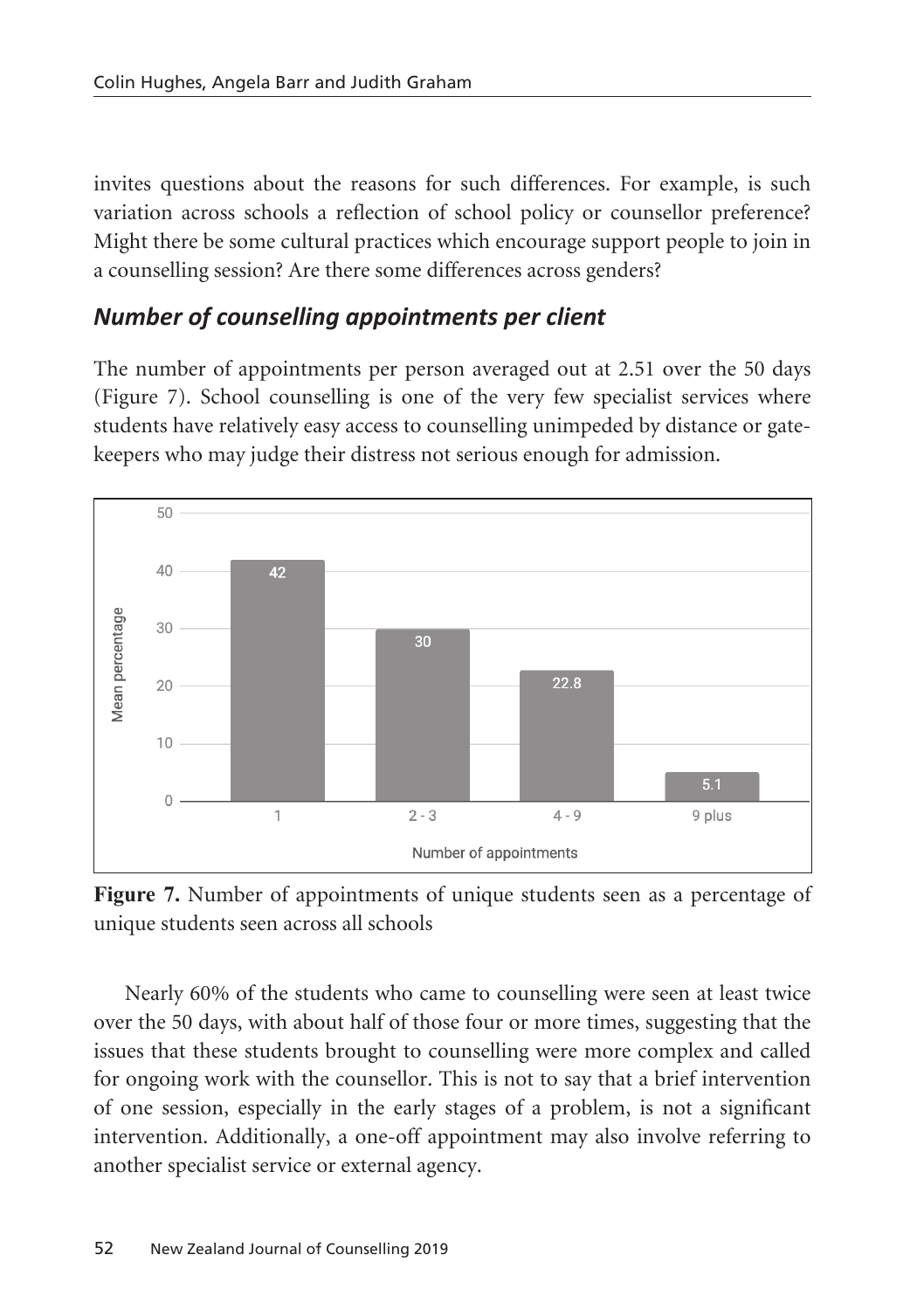## *Students using the counselling service as a percentage of the school roll*

Over the 50 days of the study, counselling services saw between 8% and 24% of the total number of students enrolled at their school. The precise reason for the extent of this range was beyond the scope of this study, but the unevenness of counselling provision between schools is noteworthy. For example, two schools of over a thousand students in this study had fewer available counsellor hours than two schools that were just over half their size.

#### *Issues brought to counselling sessions*

The issues brought to counselling were recorded on a log sheet provided to all participating counselling departments. Issues were recorded in 19 categories: physical abuse, sexual abuse, anxiety, body image and disordered eating, verbal bullying, physical bullying, social bullying, cyber bullying, depression, family issues, gender identity, grief, peer friendship, peer romance, school issues, selfharm, substance abuse, suicide ideation, other.

The categories in this study were chosen with deliberate reference to the mental health issues reported in the ERO survey (2013b) and some categories were expanded to give a more finely grained picture of what was discussed in counselling sessions. The ERO survey gave students a list of issues and a list of people who students might go to for related support, including the school counsellor, and asked students what issues they would take to whom. In contrast, this current study shows what issues students *actually* did take to the counsellor.

It is important to note that issues are often intertwined in complex ways and the categorisation of the focus of a counselling session involves a degree of simplification. Further, the identification of a category in this context does not necessarily imply a clinical diagnosis. Rather, counsellors called on their professional experience and judgement when recording the focus of a counselling session.

Most counselling departments reported counselling sessions with young people on all the issues identified above. School by school, we took each issue, and counted the number of appointments where this issue was recorded as a *primary focus* of the counselling session. Primary focus was defined as the topic that occupied most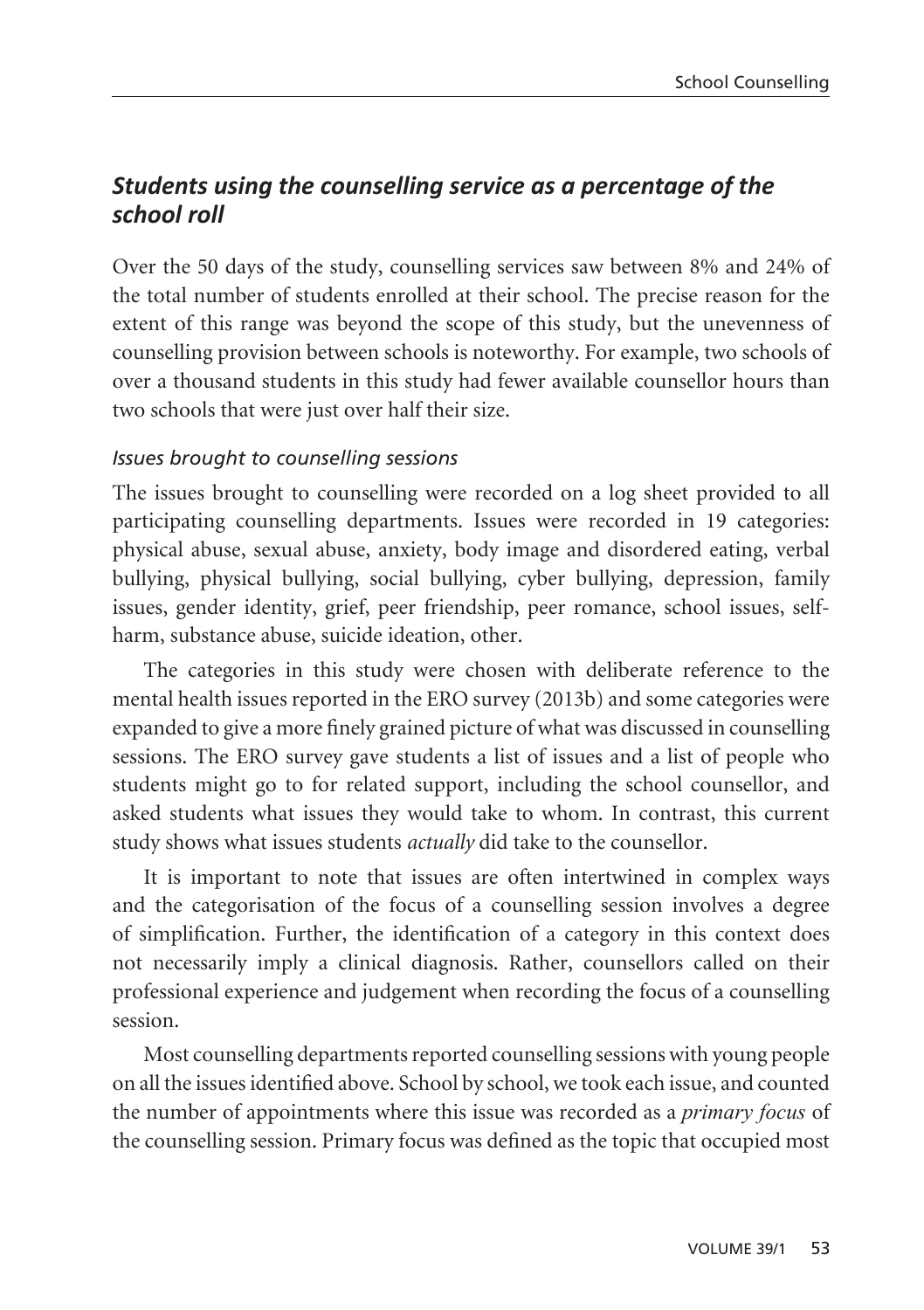of the counselling session. This number was converted into a percentage of the total number of appointments of that school's counselling department. The issues were then ranked in descending order by school. Below are the top five issues for each of the 11 schools (Figure 8 and Table 1).



**Figure 8.** The distribution of the top five primary foci of counselling conversations across all schools

| Boys'<br>school<br>-1            | Boys'<br>school<br>$\mathbf{2}$ | Girls'<br>school            | Girls'<br>school<br>$\mathbf{r}$ | Cord<br>school<br>٠                | Cord<br>school<br>$\mathbf{r}$ | $Co-ed$<br>school<br>$\mathbf{1}$ | $C$ a-ed<br>school<br>$\overline{4}$ | Co-ed<br>school<br>5          | Co-ed<br>school<br>6          | $C$ a-ed<br>school<br><sup>2</sup> |
|----------------------------------|---------------------------------|-----------------------------|----------------------------------|------------------------------------|--------------------------------|-----------------------------------|--------------------------------------|-------------------------------|-------------------------------|------------------------------------|
| <b>School Issues</b><br>17%      | <b>Family Issues</b><br>22%     | <b>Anxiety</b><br>18%       | <b>School Issues</b><br>21.5%    | Peer<br><b>Friendship</b><br>25%   | <b>Family Issues</b><br>22.5%  | <b>Anxiety</b><br>23%             | <b>Family Issues</b><br>$22\%$       | Family<br>Issues<br>22%       | <b>Family Issues</b><br>44%   | <b>Family issues</b><br>26%        |
| <b>Family Issues</b><br>15%      | Anxiety<br>18%                  | <b>Family Issues</b><br>15% | <b>Anxiety</b><br>17%            | <b>Family Issues</b><br>18%        | <b>School Issues</b><br>18.5%  | <b>Family Issues</b><br>16%       | <b>Anxiety</b><br>16%                | <b>Anxiety</b><br>22%         | <b>School Issues</b><br>22.5% | <b>School Issues</b><br>23.5%      |
| Verbal<br><b>Bullving</b><br>15% | <b>School Issues</b><br>15%     | <b>Depression</b><br>12%    | Peer<br>Friendship<br>13%        | <b>School Issues</b><br>12%        | <b>Anxiety</b><br>$10\%$       | Peer<br>Friendship<br>15%         | <b>School Issues</b><br>16%          | <b>School Issues</b><br>14.5% | Peer.<br>Friendship<br>7.5%   | Peer<br>Friendship<br>7%           |
| <b>Peer Friendship</b><br>14%    | <b>Depression</b><br>7%         | <b>School Issues</b><br>12% | <b>Family Issues</b><br>9.5%     | <b>Substance</b><br>Abuse<br>$$\%$ | <b>Depression</b><br>8%        | <b>School Issues</b><br>9%        | Peer.<br>Friendship<br>12%           | Suicide<br>Ideation<br>10%    | Anxiety<br>6.5%               | <b>Anxiety</b><br>6.5%             |
| Anziety<br>11%                   | Peer.<br>Romance<br>4.5%        | Peer<br>Friendship<br>6%    | <b>Depression</b><br>8.5%        | Peer Romance<br>8%                 | Substance<br>Abuse             | Suicide<br>Ideation<br>5%         | Suicide<br>Ideation<br>7.5%          | Depression<br>7%              | Peer Romance<br>5.5%          | Peer Romance<br>6.5%               |
|                                  |                                 | <b>Grief</b><br>$6\%$       |                                  |                                    | 6%                             |                                   |                                      |                               |                               |                                    |
| <b>Totals</b><br>72%             | 66.5%                           | 69%                         | 69.5%                            | 71%                                | 65%                            | 68.5%                             | 73.5%                                | 74.5%                         | 86%                           | 69.5%                              |

**Table 1.** Each school's top five primary focus issues as a percentage of their total counselling appointments for the 50-day period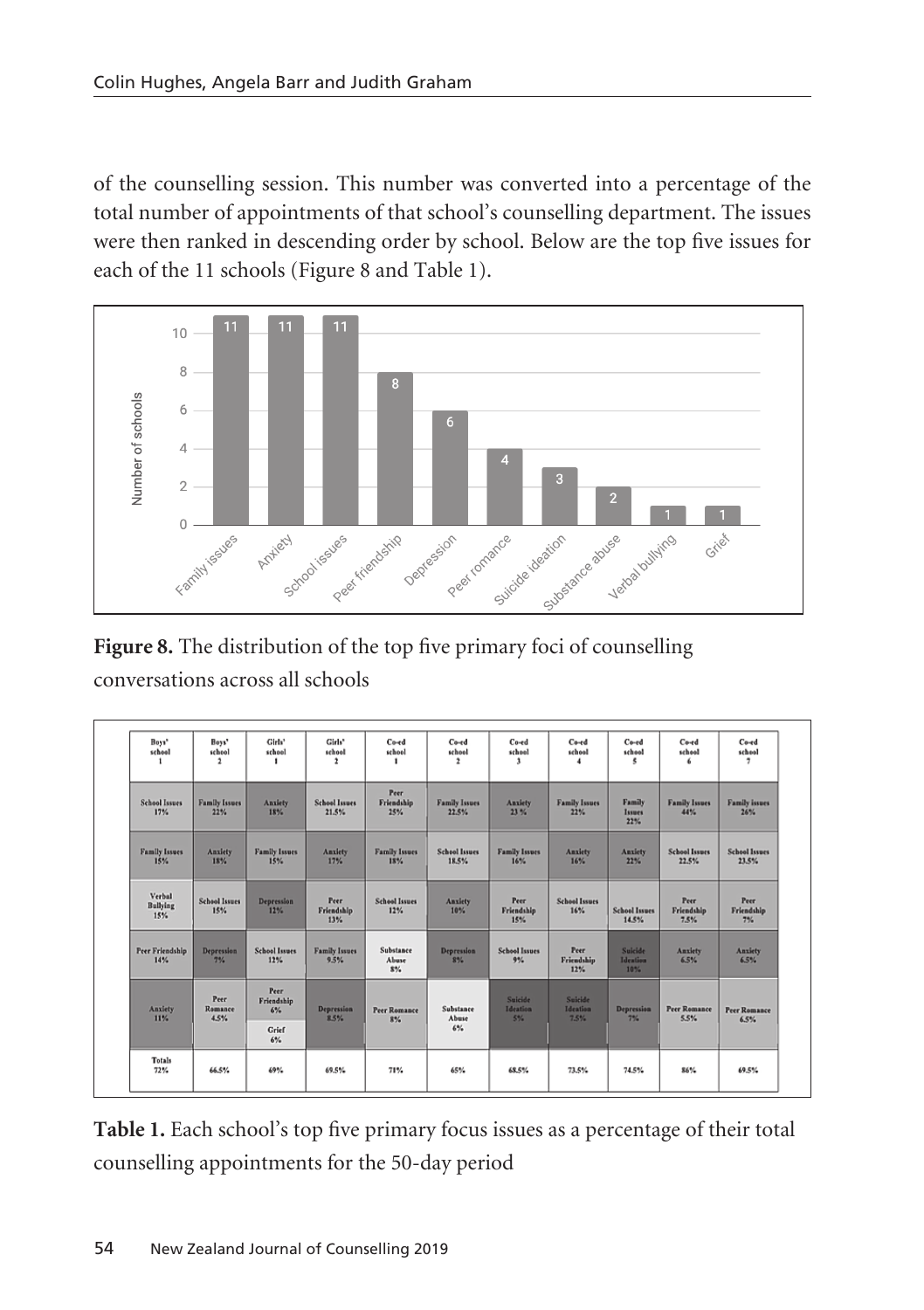When added together, the five most frequently recorded issues for each school accounted for between 65% and 86% of all counselling sessions.

#### *Unpacking the five most frequent categories*

## *Family issues*

Concerns related to family matters were noted as one of the five most frequent primary foci of counselling sessions in all 11 schools. In six schools it was the most frequent issue brought to counselling. Although a broad category, counsellors gave useful details describing the type of counselling concerns that were the focus in this category. In no particular order these included concerns about the lack of food, parental gambling, parental arrest and/or imprisonment, the death of a parent, physical and/or emotional family violence, perceived favouritism by and/or conflict with parents, and different parenting standards about going to parties. For one school, 44% of all counselling sessions involved these kinds of family issues. For all other schools, a family issue was recorded as the primary focus in 9.5% to 26% of all counselling sessions.

## *Anxiety*

Anxiety is an umbrella term, and counsellors included under this heading: phobias, panic disorders, perfectionism, social anxiety, post-traumatic stress, obsessive compulsive behaviours, and generalised anxiety.

Anxiety was one of the five topics most frequently brought to counselling in all 11 schools, with six schools reporting that between 16% and 23% of all appointments were for anxiety. Both girls' schools rated anxiety as one of their top two counselling issues, as did three of the co-educational schools. In three of the seven co-educational schools, boys spoke more frequently than girls about anxiety. When one takes into account that one of the boys' schools also ranked anxiety in the top two for appointments, the data shows that anxiety is widespread among both young men and young women.

## *School issues*

Every counselling service reported concerns related to school as one of the most frequent five issues. In five of the schools it ranked as one of the top two issues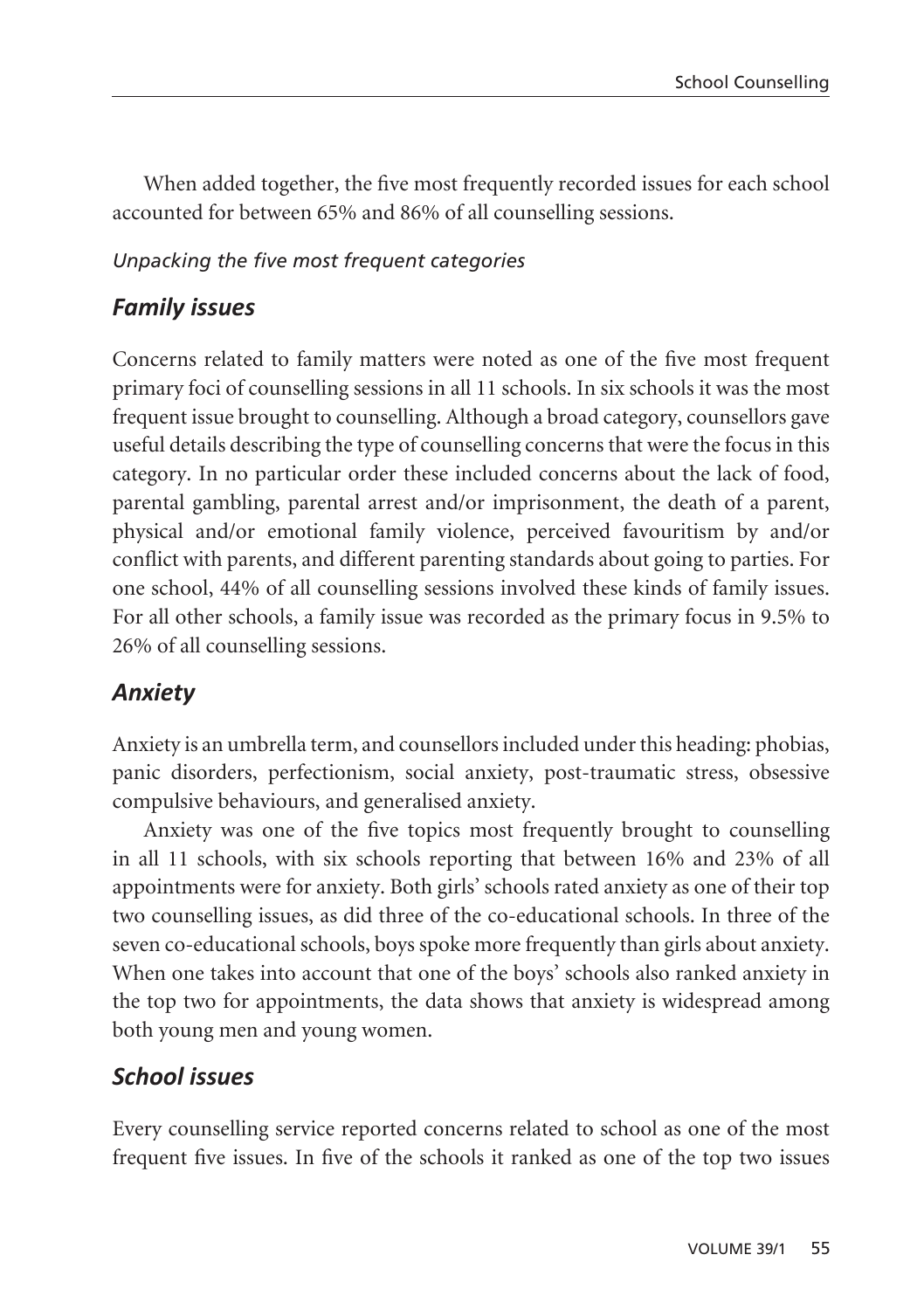brought to counselling.

In specific terms, counsellors recorded these sessions as being about:

- relationships with teachers
- worry about academic progress
- time management of competing academic requirements
- life/work balance
- • suspension
- the search to find personal meaning in some school work
- truancy
- lack of opportunity to do homework at home
- • counterproductive classroom behaviour
- difficulty concentrating in class
- • tiredness
- • chronic illness
- lack of motivation
- timetabling issues (due to illness, lack of capacity in some subjects to cater for them)
- balancing competing school activities and pressures (academic, sport, cultural, leadership roles, social/friendship)
- feeling lonely and isolated at school
- gang issues.

A school issue mentioned frequently by counsellors as a focus of student concern was stress in their relationship with a teacher, most often a sense of unfairness by a student about a particular teacher's actions toward them. It is not unusual for counsellors to find themselves in a mediating role as a result of counselling sessions, where their skill in advocating for the health of the student-teacher relationship becomes valuable for both parties.

# *Peer friendships*

Concerns about peer friendships were one of the most frequent five counselling issues for 8 out of 11 schools and were recorded as a counselling issue in all of the schools. For a young person, while the school environment provides a location for the development and testing of friendships, this can, at times, be particularly emotionally consuming. It is unsurprising then that for one co-educational school,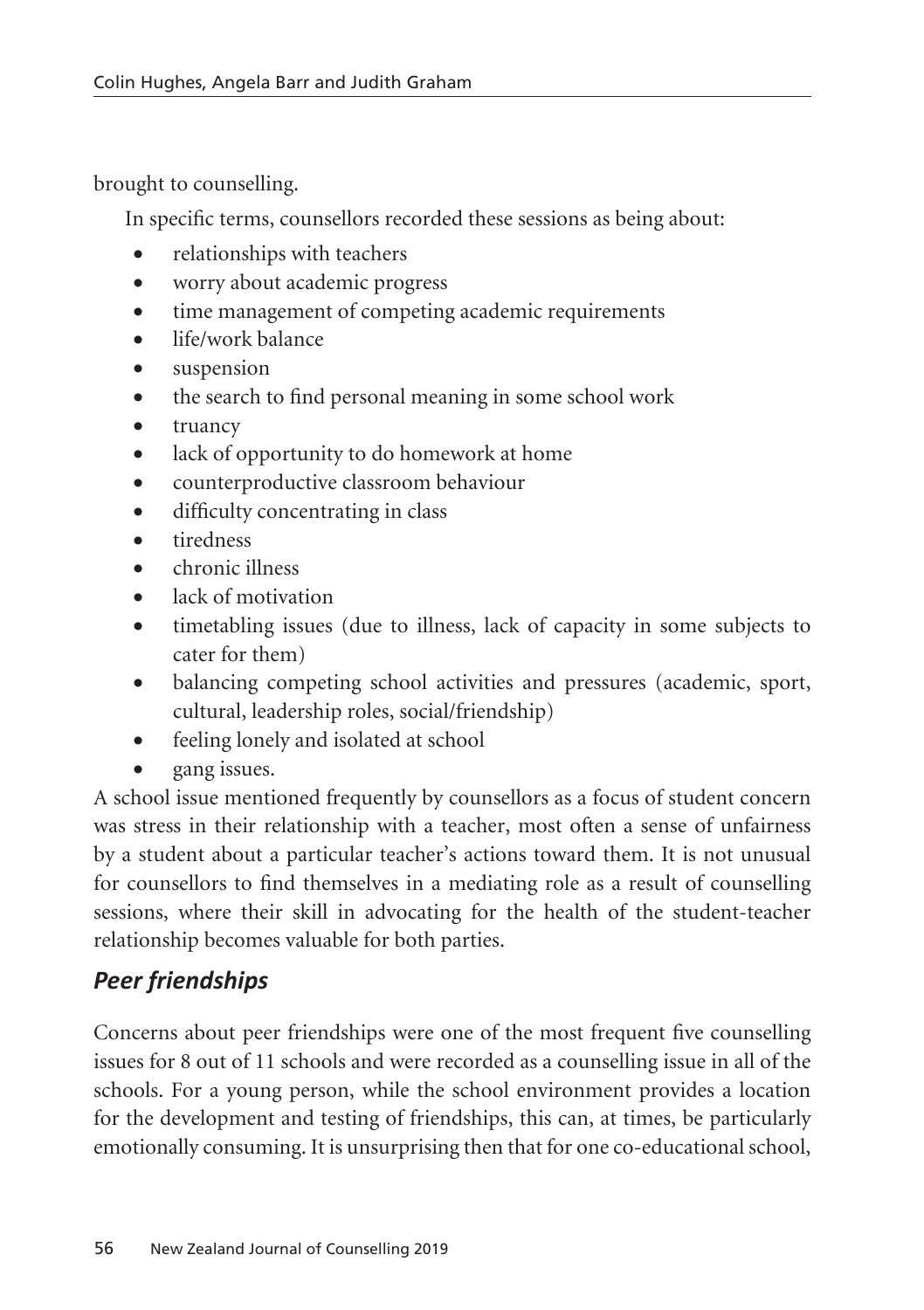peer friendship was the most frequent counselling issue at 25% of all appointments. In six out of seven co-educational schools girls brought this issue to counselling more often than boys. Echoing this gender difference, both girls' schools, but only one of the boys' schools, had peer friendship as one of the five most frequently visited counselling issues. Overall, this study shows that girls brought issues relating to peer friendships to the counsellor twice as frequently as boys (see Figure 9).



**Figure 9.** The mean percentage of primary focus counselling conversations about peer friendships by gender across co-educational schools

## *Depression*

Depression represented one of the five most frequently reported issues for 5 out of the 11 schools and was a counselling issue in every school. In every co-educational school the percentage of boys' appointments reporting depression was higher than the girls'. Such a consistent gender difference across all the co-educational schools is noteworthy and invites further research. In addition, the two boys' schools reported counselling sessions about depression at a rate equivalent to the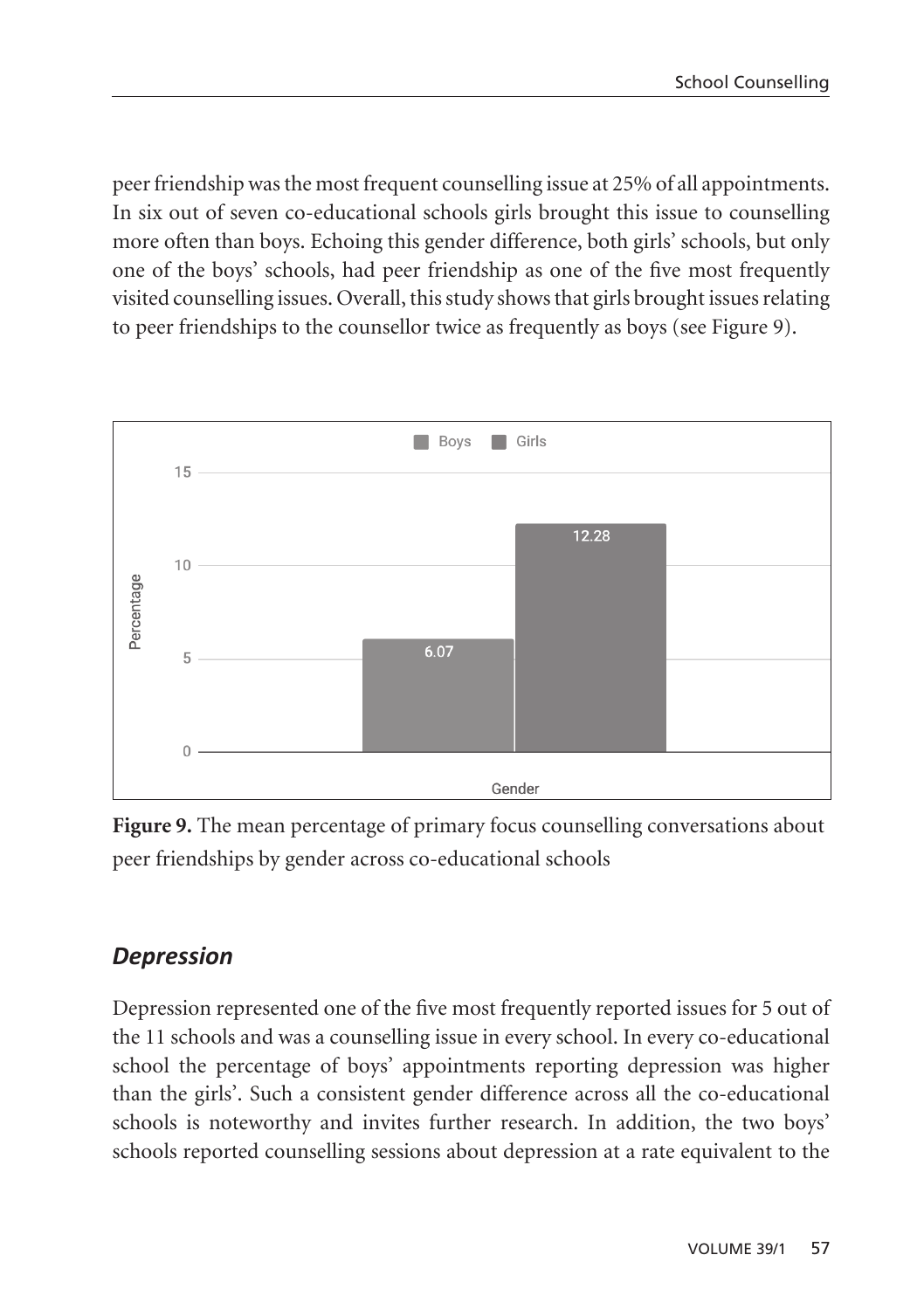very upper end of the co-educational range, at 7% and 7.5%. However, it was the two girls' schools that, out of all the schools, recorded the highest percentage of counselling sessions about depression at 8.5% and 12% of all counselling appointments.

#### *Peer romance*

One of the five most frequently reported issues in 4 of the 11 schools and an issue in counselling sessions in all the schools was peer romance. The range across the co-educational schools was wide, from 1% to 8% of all appointments, with girls registering this as a concern more frequently than boys in five out of the seven coeducational schools.

 In contrast, in the two boys' schools (4% and 4.5%) the percentages were distinctly higher than the two girls' schools (1% and 2.5%), where peer romance did not appear as one of their top five counselling issues. These results raise the question of whether girls' schools may have some dampening effect on romantic relationship issues and if so, why the single-sex factor did not have a similar effect in boys' schools? The sample in single-sex schools is too small to draw any conclusions but is interesting and invites further research.

### *Suicidal ideation*

Provisional statistics released by the Coroner's Office (Coronial Service of NZ, 2016) show that 51 young people (15 to 19 years olds) died by suicide in the year to June 2016, and 52 young people ended their lives in the previous year. Suicidal ideation was recorded as a primary counselling issue in all schools and was one of the most frequent five in 3 out of the 11 schools.

There was little reported difference between boys' and girls' schools. All four single-sex schools sat in the midrange with suicidal ideation at about 3.5% of all counselling appointments. In co-educational schools, suicidal ideation ranged from 2.5% to 10% of all counselling appointments. In six out of the seven coeducational schools, sessions with boys around suicidal ideation were more frequent than with girls (see Figure 10). Given the greater risk for males completing suicide, it is encouraging to see that young men are reaching out for support from the school counselling services.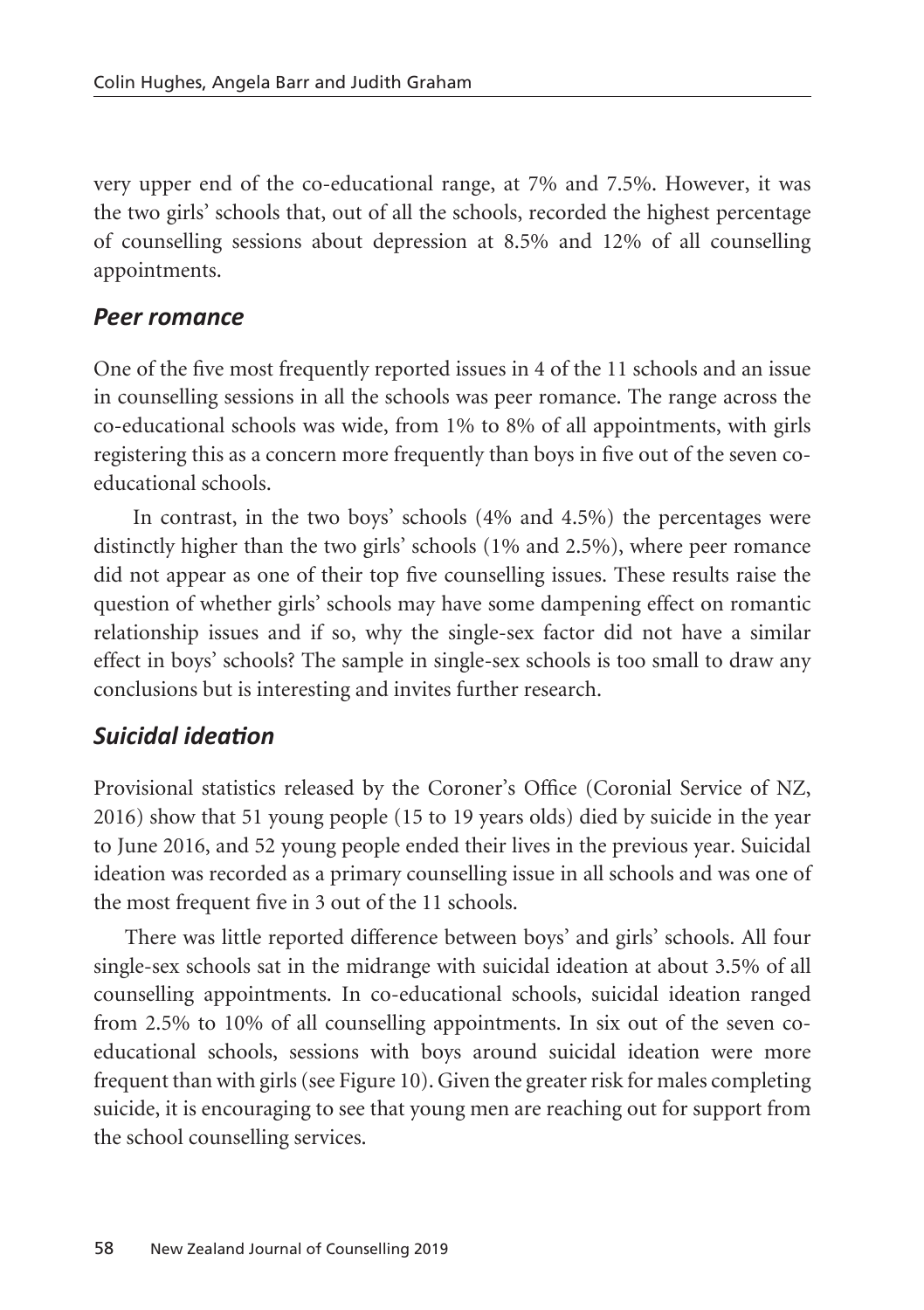

**Figure 10.** The mean percentage of primary focus counselling conversations about suicidal ideation by gender across co-educational schools

## *Substance abuse (use and misuse)*

Substance abuse was one of the five most frequently reported counselling issues in 2 out of the 11 schools (6% and 7%) and registered as a counselling focus in 10 schools. The co-educational schools ranged from 0% to 7%, with five of the seven schools at 2.5% or below. There was little difference between male and female students on this issue, except for one school where 12.5% of boys' appointments compared to 3.5% of girls' appointments focused on this concern. Both girls' schools and one of the boys' schools were at the low end of the co-educational school range, while the other boys' school was in the middle.

School procedures and protocols, and the relationship between the disciplinary network and the counselling service, are likely to have a significant impact on how substance use/misuse is handled. Some incidents may bypass the counsellor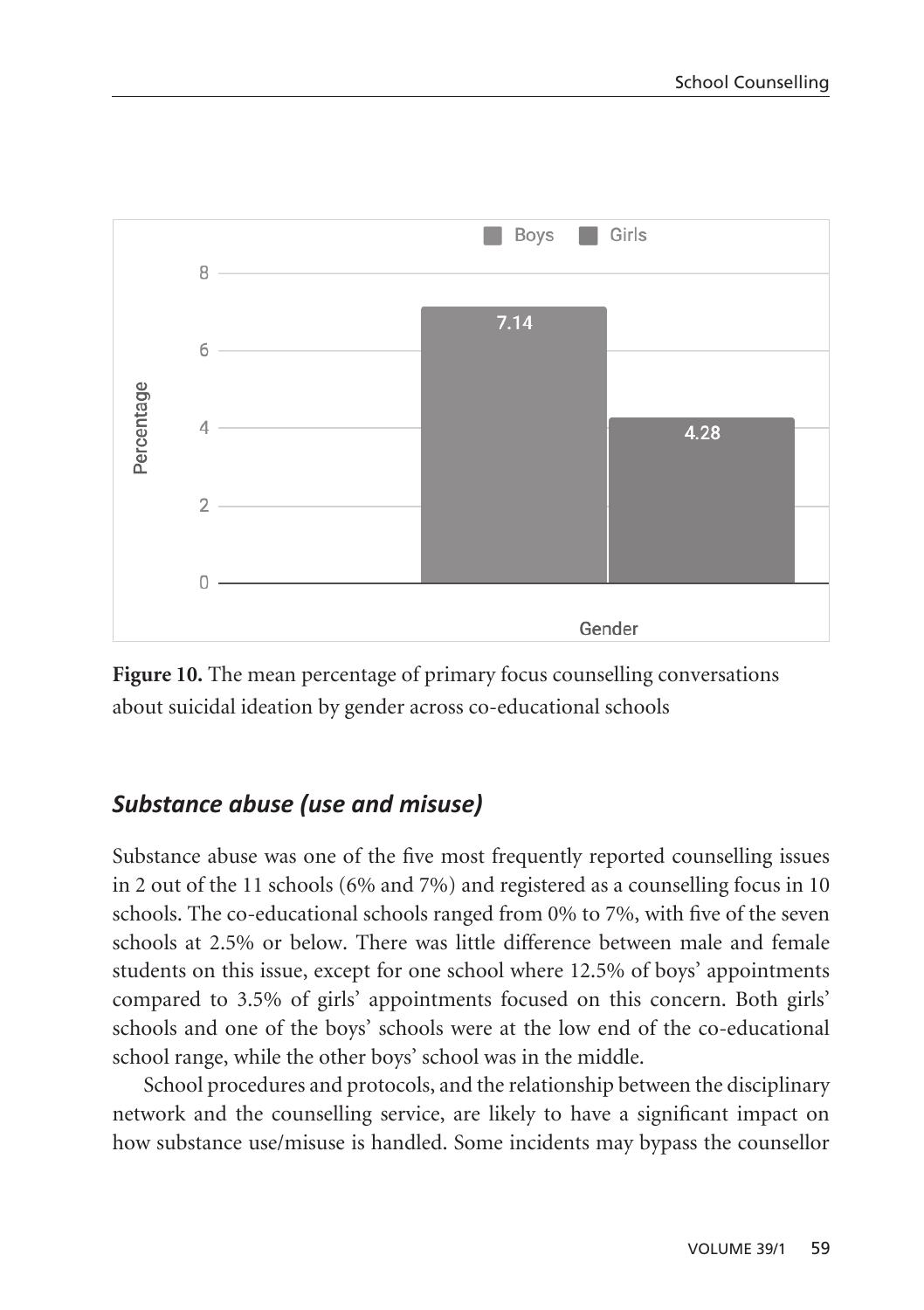completely. Four of the 11 schools in our research had a drug counsellor coming into the school once a week to see students and a fifth school had a drug educator who did some counselling on an occasional basis. Their work was not captured by this research.

## *Bullying*

Bullying was represented as four categories: cyber, physical, social (exclusion), and verbal, and as a total figure (Figure 11).



**Figure 11.** The mean percentage of primary focus counselling conversations about bullying by gender in co-educational schools

*Verbal bullying* was recorded as a counselling issue in all schools and a top-five focus issue in one school. In four of the seven co-educational schools, sessions with boys about verbal bullying were more frequent than with girls, with the other schools recording equal rates.

*Social bullying*, which mainly involves behaviours of social exclusion, was recorded more as a counselling concern among girls in all co-educational schools.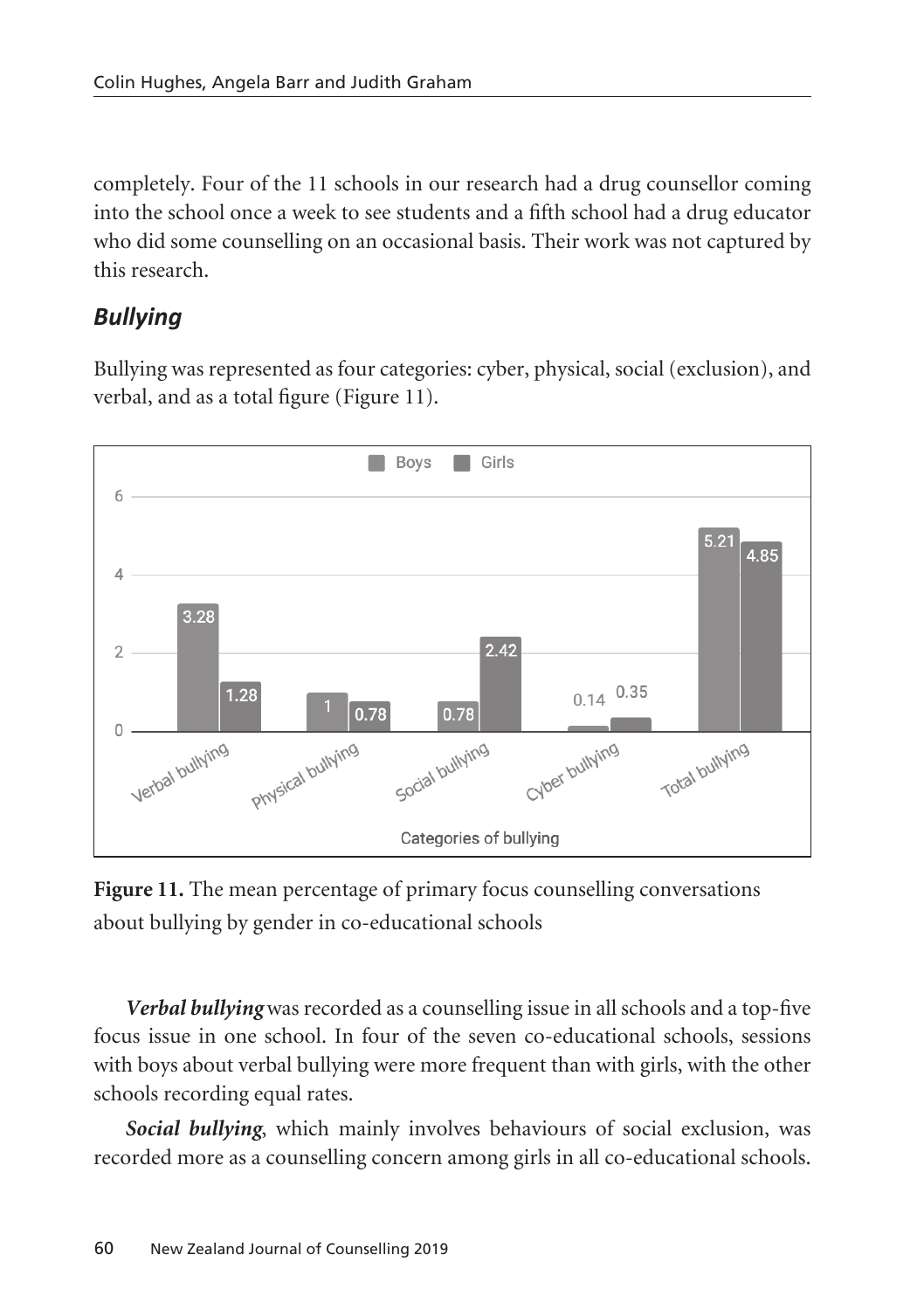*Cyber bullying.* In five out of the seven co-educational schools no boys brought cyber bullying to counselling as a primary issue.

*Physical bullying* was recorded at similar rates for both boys and girls in coeducational schools.

Depending on the bullying situation, students experiencing bullying behaviours may elect to involve the disciplinary network rather than the counsellor on this issue.

## *Grief*

The category of grief included profound loss arising from a range of events and changes, such as separation of parents, relationship changes, life transitions or moving schools, as well as death. Grief was recorded as a top-five counselling issue in one girls' school (6%). However, even though it was not one of the top five most frequently reported issues, the other girls' school recorded grief as an issue in 7.5% of all counselling sessions. The boys' schools recorded grief at 1% and 6%. Five of the seven co-educational schools reported that girls brought this issue to counselling more often than boys. All the co-educational schools named grief as a counselling issue in between 1% and 3.5% of all counselling sessions.

### *Remaining categories of primary focus*

Seven topics (sexual abuse, physical abuse, body image/disordered eating, gender identity, self-harm, and other) did not appear as a top-five issue in terms of frequency in any school during the period of the study. It is important to note, however, that while frequency of client concern can be seen as one statistical measure of importance, and overall time spent by the counsellor on an issue, it also has its limitations. Physical or sexual abuse, for example, may involve just one appointment in cases where a first counselling appointment leads to a referral to another specialist helping agency. In addition, the process of listening, assessing risk, exploring possible referral and reporting options, contacting supporting agencies, waiting for their arrival, and accompanying the student through that process can last most of a day. In such cases, the statistical measure of frequency used here does not truly reflect the amount of time a counsellor may spend.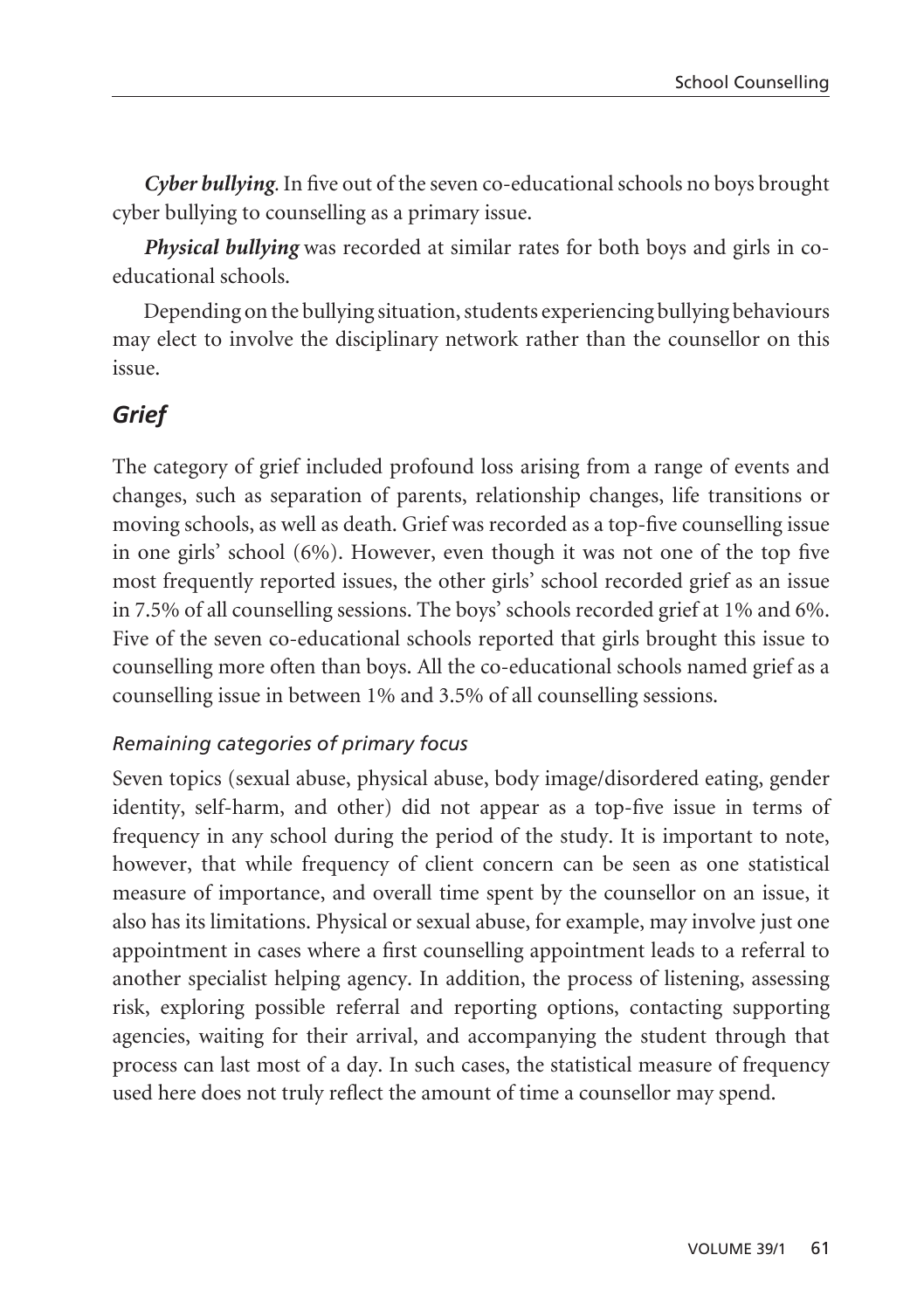## *Sexual abuse*

Sexual abuse was a primary counselling issue in all schools, except the two boys' schools. Only one co-educational counselling department recorded sexual abuse as an issue brought by boys to counselling at 2%. The range for girls was 0.5% to 4%, with an average of 1.9% of all girls' counselling sessions.

## *Physical abuse*

Physical abuse refers to physical violence in non-school settings such as homes. This was a counselling issue in nine schools. There was no significant difference between boys and girls in bringing this issue to counselling in the co-educational schools.

# *Body image/disordered eating*

Body image or disordered eating was a counselling issue in all but two schools: a boys' school and a co-educational school. While in six of the seven co-educational schools boys did not bring this issue to counselling, in co-educational schools the range for girls speaking about body image/disordered eating was from 0% to 6% of all girls' counselling appointments.

## *Gender identity*

Gender identity was a primary focus of some counselling sessions in all schools except in one co-educational and one girls' school. The highest percentage recorded was for one co-educational and one boys' school at 4% of all counselling appointments.

# *Self-harm*

In this research self-harm constituted some form of cutting, scratching, or burning. In all schools except one boys' school, self-harm was a primary focus of some counselling sessions. In all co-educational schools except one, counsellors reported a higher percentage of sessions with girls about deliberate self-harm than with boys. This ranged from 0.5% to 4.5%, with an average of 2.7% of girls' counselling sessions.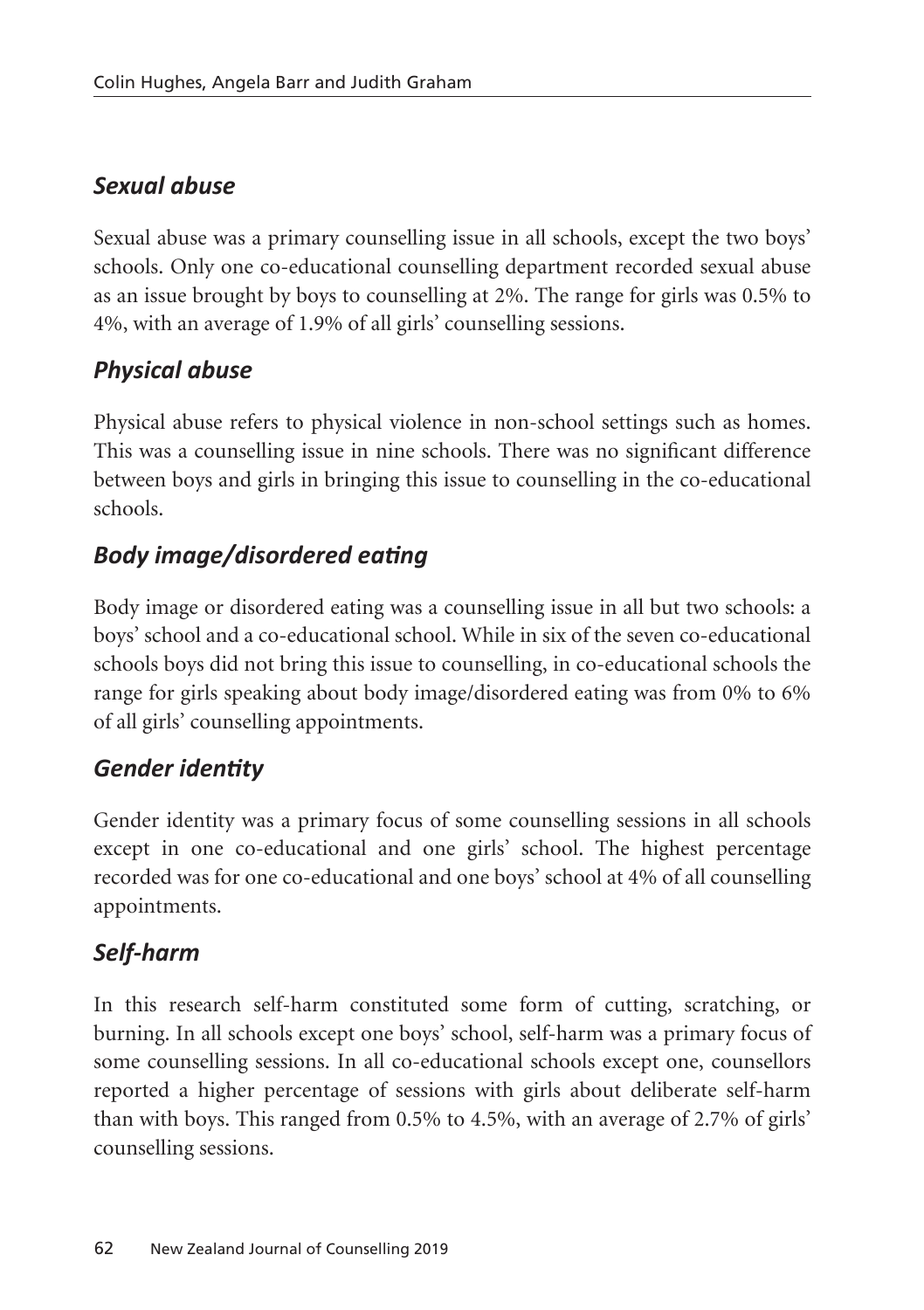## *Other*

This category was used when the counsellor was not able to find a comfortable fit with any of the other categories. Counsellors included the following issues: managing serious health issues, general fatigue, sleep disturbances, gaming, student financial issues, homesickness, and mental health issues such as dissociative episodes and hallucinations. These "other" issues ranged from 1% to 11%, with an average of 6.1% across all counselling sessions.

### *Differences in time between a referral and counselling*

One of the aims of this research was to make visible the demands placed on counselling services in schools. As counsellor-researchers we were curious as to how this demand would be reflected in the 50-day research period. We postulated that one measure of the demand might be seen in delays between when an appointment was made and when a student was seen for their first appointment. We asked counsellors to record whether a student was seen on the same day as the referral, or within two days, three to five days, or six-plus days. This study has produced, for the first time, a quantifiable measure that illustrates the impact on students of the busyness of school counselling services (see Figure 12).



**Figure 12.** Mean percentage of time between referral and appointment across all schools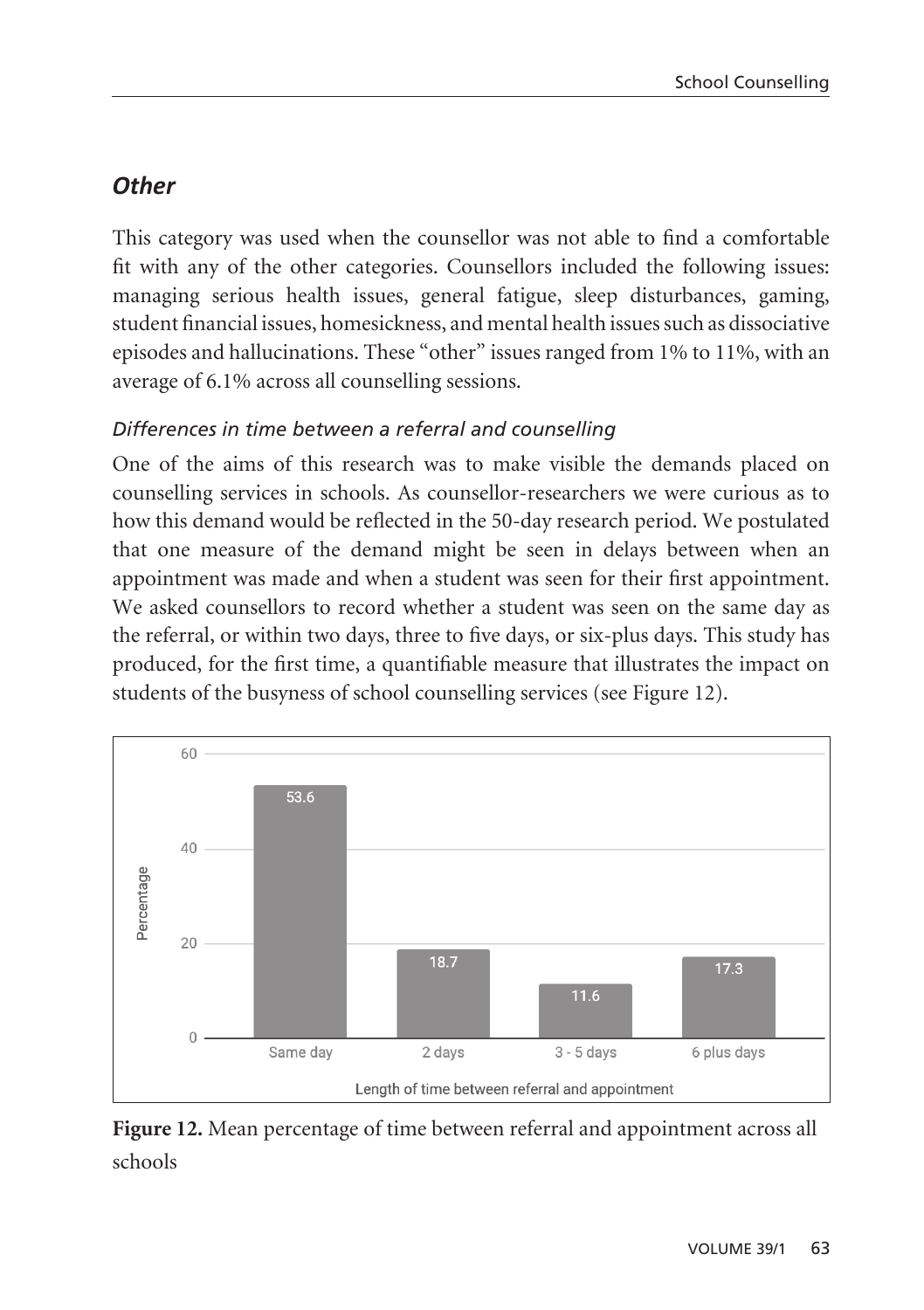There was a large variation among counselling services on this measure, with some counselling services seeing 38% of referrals on the same day, and one counselling service seeing 89% of referrals on the same day. There are many different factors that come into play here, such as the number of counsellors in a department and the number of non-counselling activities some counsellors are obliged to take on in their school.

Counsellors spoke of the tension produced by high demand and the need to assess distress/risk. Some managed this tension by seeing students for an initial short appointment, then setting a time with the student for a full counselling appointment, perhaps many days later. These sometimes shorter assessment sessions were still counted as counselling appointments in our study. Some of the participating counsellors said that including short initial sessions as a first counselling appointment under-reports the real time delay between initial referral and a full counselling session. Again, this is an area that invites further research. Even so, nearly 30% of students had to wait three or more school days for a counselling appointment. The majority of those (17%) waited six or more school days.

The delay in being seen by a counsellor following referral raises several questions, two of which we pay attention to here:

What effect does this delay have on student mental health?

What influence does this delay have on the counsellor/s and their work? Following an initial analysis of data, the lead team of counsellors, as well as the participating counselling departments, were specifically asked to respond to these two concerns. These additional comments allowed the study to capture counsellors' knowledge and experience about the impact of such delays.

## *The impact of delays on students*

The effect of a delay on a student once they had requested help seems as variable as the individual's situation. Some counsellors commented that, for a few students, the delay encourages them to find other positive resources, internal or external to themselves. But for the majority, the counsellors' experience is that the delay may reinforce a student's sense of isolation and hopelessness, leading to an increased risk of harm and distress. Between the polarities of no risk and life-threatening risk, there are a host of adverse effects that might result in a deterioration in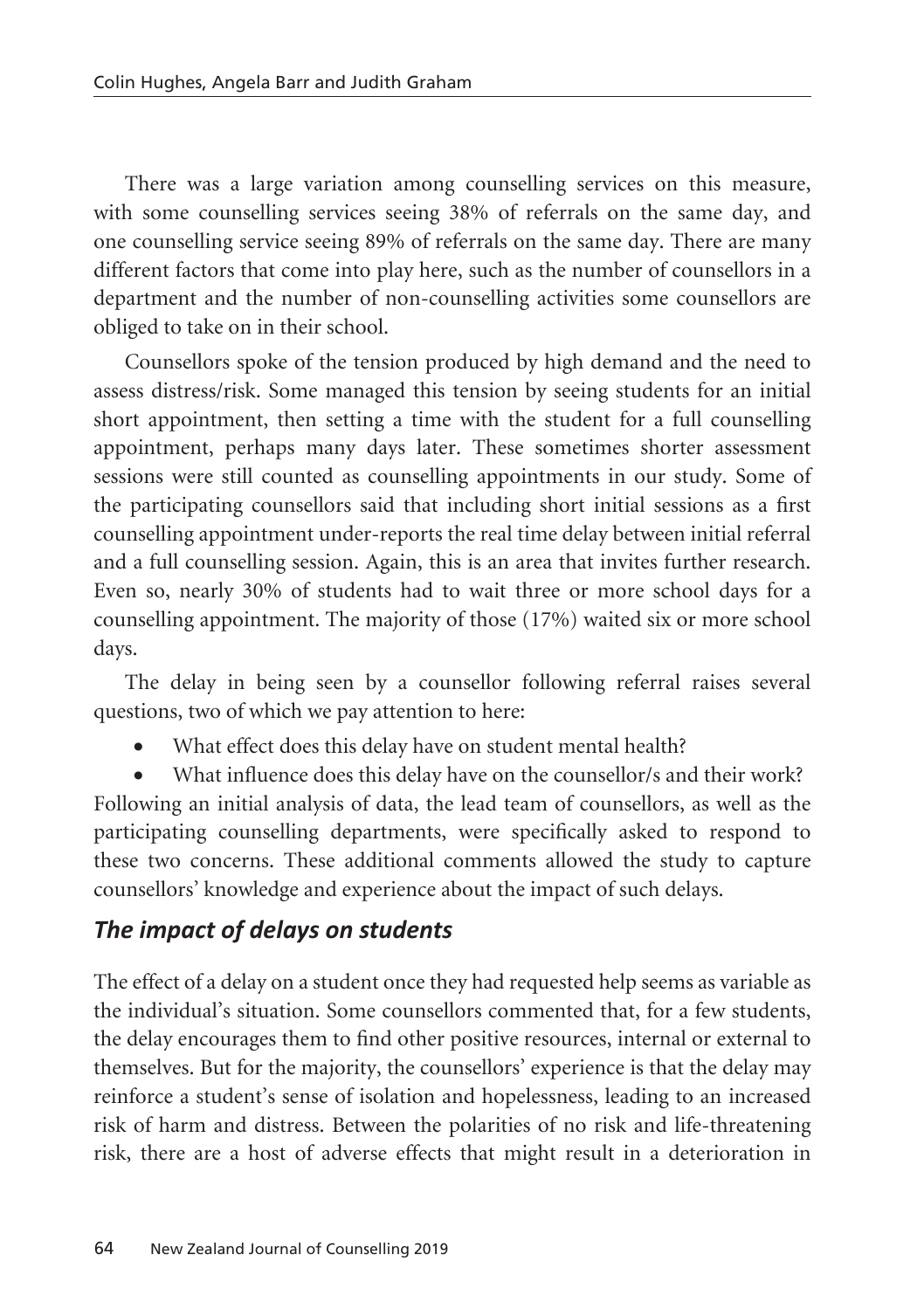the mental wellbeing of the student. Counsellors reported students turning to unhelpful coping actions such as truanting, cutting, and the use of drugs and alcohol. If frustration and anger take hold, damage to important relationships can occur, increasing the isolation of the individual.

For many students who may have been debating with themselves about coming to see a counsellor, that point of reaching out with tenuous hope and trust to make an appointment is frequently a moment of courage and vulnerability. If this action of hope is met with days, sometimes weeks of delay, it is the delay and not the eventual encounter with the counsellor that may be their first experience with the service. Often this time lag reinforces erroneous beliefs that the student or their concerns are not important to the counsellor, or that they are just being a nuisance to bother someone who is clearly so busy. See the report of the Children's Commissioner (2018) to read students' voices on this issue.

## *The impact of delays on counsellors*

If students struggle with delays, so too do counsellors. Counsellors must manage the pressure that, day after day, they have more students asking for help than they can cope with in a timely fashion. They must live with the knowledge that these delays will have consequences for their students, and that some of those consequences will be serious. How does the counsellor accommodate such knowledge? Like the students they serve, their coping strategies will vary. Some, as the ERO (2013b, pp. 26-27) survey shows, cope by working longer hours. This is frequently demonstrated by counsellors skipping lunch, working through their morning break time, and becoming isolated from their fellow staff members. Commonly counsellors in this study reported rarely taking a non-contact break. Other counsellors have felt the constraints of regularly limiting appointment length to allow time to see more students. Many find themselves pleading with management for more resources and becoming dispirited and "browned off," if not burnt out, if their pleas are not heard. For many counsellors there remains a hovering anxiety about the students and whänau they are not able to attend to.

#### **Discussion**

This study provides a sense of the breadth and complexity of who is accessing counselling in secondary schools in New Zealand, and the issues they bring. It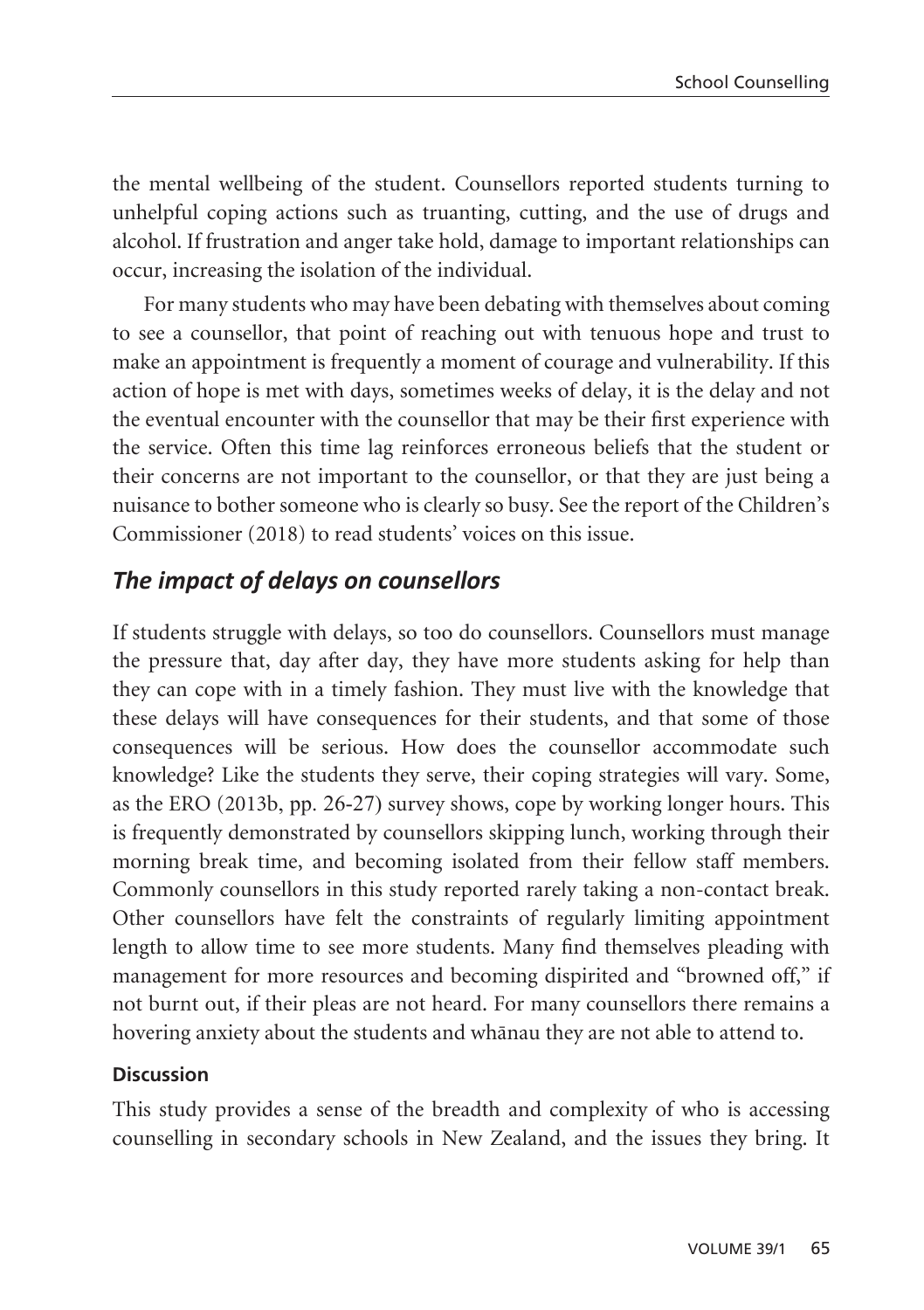is the first study in which school guidance counsellors have collaborated to collect such a wide range of data in this crucial aspect of their work. Situated in educational settings as these counselling services are, the issues being brought to counselling are not divorced from the wider learning mandate of schools. As Hughes et al. (2013) have demonstrated, counselling sessions are permeated with the five Key Competencies of *The New Zealand Curriculum*: managing self, relating to others, thinking, (making meaning with) language, symbols and text, and participating and contributing (MoE, 2007, pp. 12-13). Counselling sessions are learning sessions and therefore sit within the core function of schools. *The New Zealand Curriculum* (MoE, 2007, p. 10) also details five value reasoning abilities for students to develop: the ability to express their own values, explore with empathy the values of others, critically analyse those values and the actions based on them, discuss disagreements that arise from differences in values and negotiate solutions, and make ethical decisions and act on them. The opportunity to explore and give expression to those values is fundamental to the work that is effectively accomplished in counselling sessions (Hughes, 2012).

Every research design has its strengths and limitations. With 11 schools involved, it was not possible for this study to represent every region of New Zealand or decile group. Nevertheless, the range of schools was quite wide, and the sheer number of individuals included in this research (1,596) was substantial. Due to the small sample size of single-sex schools (two boys' schools and two girls') in our study, particular care needs to be taken in extrapolating the results from these schools. Distinctive matters that arose, however, have been noted and invite further research.

This 50-day study, five weeks at the end of Term 1 and five weeks at the beginning of Term 2, covered a quarter of the school year. A longer study would offer an even more detailed picture, nevertheless, this study collected data from 4,646 client appointments, giving a comprehensive picture of how counselling services in this group of schools were being used.

This study has highlighted a number of features of school counselling services:

The sheer breadth of the issues that students bring to counsellors in schools. Handling such immense variety competently and effectively underlines the importance of having well-qualified professional counsellors with specialised knowledge in adolescent development.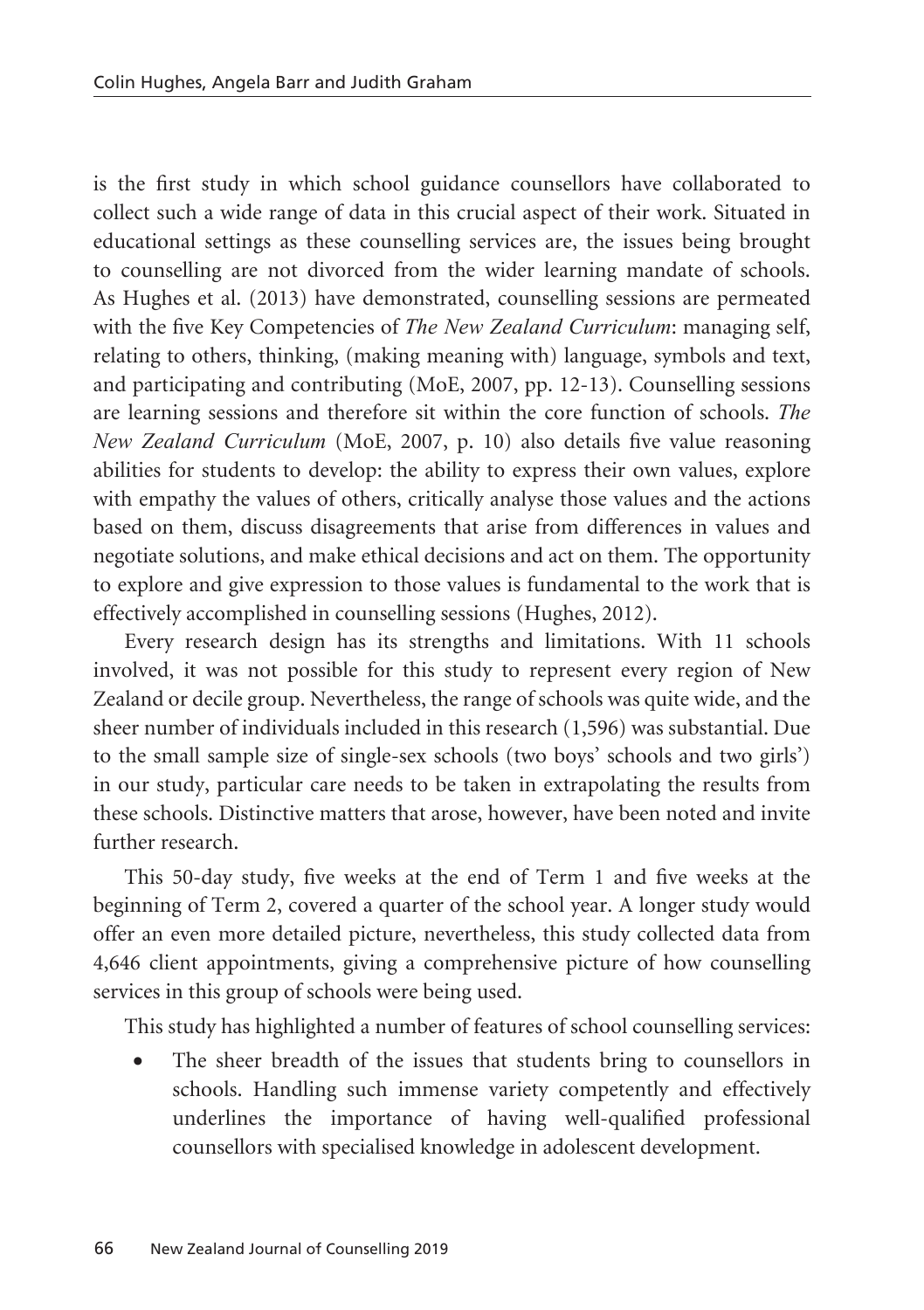The commonality of some issues across all schools is clear. Five issues family, anxiety, school, peer friendships, and depression—were the most frequently reported primary foci of counselling in over half of the 11 schools. The prevalence of these concerns for young people, indicated in the study, has multiple implications not only for the adequate provision of mental health services in schools but also for the school curriculum and culture; for example, the importance of the attention being given to the school climate through programmes such as restorative practices and orientation to school programmes for new students.

It is instructive to note the change over two decades of the top five issues taken to school counsellors. In both Manthei's (1999) research and this current research, family problems, educational problems (school problems), and peer conflict (peer relationships) remain in the top five. However, career decisions and disruptive behaviour (Manthei, 1999) are replaced by anxiety and depression in the top five presenting issues in this study, reflecting the pressures on young people in the contemporary environment. This result also captures the evolution of the counsellors' role, with a greater focus on mental health and wellbeing.

- Widespread students' and counsellors' concerns over the increasing busyness of counselling services was quantified in this research in terms of the delay between a student requesting an appointment and being seen. These were the same issues noted in the ERO (2013b) survey, and the consequences of this delay continue to have adverse effects on both student clients and counsellors.
- In the current study, student support of their schools' counselling services—as demonstrated by their constant use by students who selfreferred from all levels—indicates a measure of their confidence in these services. School counselling is well used by our young people. Teachers were the next largest source of student referrals, indicating that they recognise the important role of school guidance counsellors as colleagues in working to support the pastoral care of their students.
- Mäori students accessed counselling services at or above their percentage on the school roll. This result is evidence that Mäori students are actively engaging with the mental health support provided by school counsellors.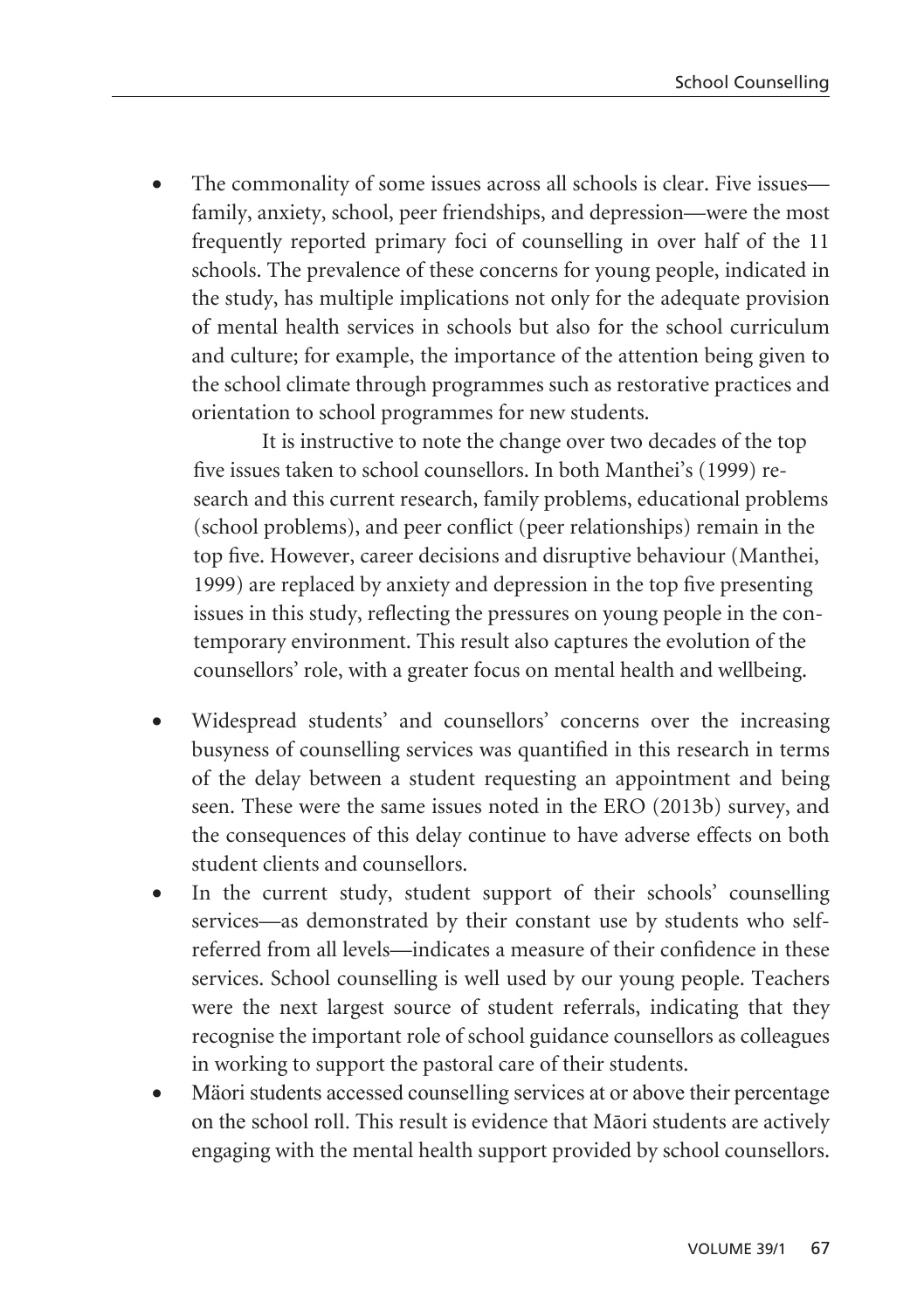The data from this study also reveal some areas for potential growth and development.

- Overall, girls accessed the counselling services at a ratio of about 2 to 1 compared to boys. However, some schools seemed to be closing this gender gap, a finding that invites further investigation.
- The percentage of students from many minority ethnic groups who accessed counselling fell below their percentage of the student population in their schools. This raises questions about what might be influencing this result.
- The percentage of students accessing counselling varied from school to school. While it was beyond the scope of this study to do a detailed analysis of why this was so, it was clear that the ratio of students to counselling provision in each school varied widely, with some schools approximately half as well resourced as others. It is concerning that so many counsellors reported that the sheer volume of work was impacting on their capacity to respond. Establishing a ratio of one counsellor to 400 students in the larger schools, as recommended by NZAC (2015), would be a significant step towards remedying this situation. The intention to appoint more school nurses, while admirable, is unlikely to provide the professional counselling expertise necessary in addressing the issues that this study so clearly shows students are bringing to their counsellors.

#### **Concluding comments**

This study provides evidence that students from all levels of secondary schooling use school counsellors to address significant and serious mental health issues, and display enough confidence in their counsellors to self-refer, and that they do so multiple times. This is equally true for both Mäori and Päkehä students. Judging by the number of students they refer to the counselling service, teachers also value the work of counsellors. It is a service, however, that is under pressure. In a national environment where there is so much disconnection between mental health needs and the help required, it is vital that the close connection between needs and counselling expertise, as evidenced in the schools in this study, is both celebrated and strengthened.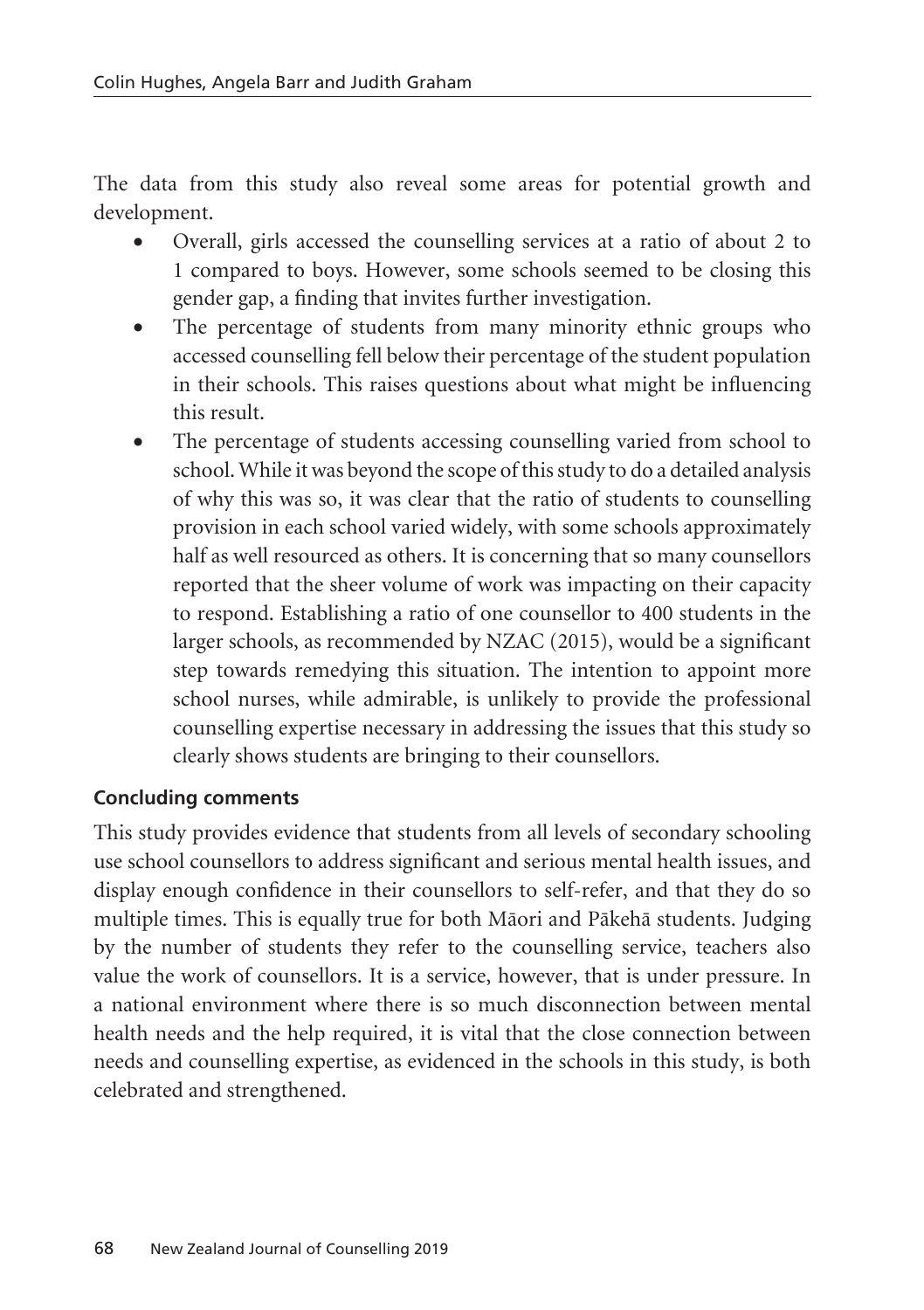#### References

- Barad, K. (2007). *Meeting the universe halfway: Quantum physics and the entanglement of matter and meaning.* Durham, NC: Duke University Press.
- Burr, V. (2003). *Social constructionism* (2nd ed). New York, NY: Routledge.
- Children's Commissioner. (2018, March). *Education matters to me: Emotional wellbeing*. Retrieved November 5, 2018, from http://www.occ.org.nz
- Clark, T., Fleming, T., Bullen, P., Denny, S., Crengle, S., Dyson, B., … Utter, J. (2013). *Youth'12 overview: The health and wellbeing of New Zealand secondary school students in 2012*. Auckland, New Zealand: The University of Auckland. Retrieved from https:// www.fmhs.auckland.ac.nz/en/faculty/adolescent-health-research-group/publicationsand-reports/overview-of-health-and-wellbeing-findings.html
- Coronial Service of NZ. (2016, July 29). *Office of the Chief Coroner of New Zealand Annual Report: 1 July 2015-30 June 2016*. Ministry of Justice. Retrieved from https:// coronialservices.justice.govt.nz/assets/Documents/Publications/MOJ0216-2015-16-v9 web.pdf
- Crocket, K., Kotzé, E., & Peter, M. (2015). Young people's perspectives on school counselling. *New Zealand Journal of Counselling*, *35*(1), 22–43.
- Crowe, A. (2006). Guidance and counselling in New Zealand secondary schools: Exploring the issues. *New Zealand Journal of Counselling*, *26*(3), 16–25.
- Education Review Office. (2013a). *Improving guidance and counselling for students in secondary schools*. Retrieved from http://www.ero.govt.nz
- Education Review Office. (2013b). *Guidance and counselling in schools: Survey findings*. Retrieved from https://www.ero.govt.nz/publications/guidance-and-counselling-inschools-survey-findings/11-national-report-summary-guidance-and-counselling-inschools-survey-findings-july-2013/
- Education Review Office. (2016). *Wellbeing for success.* Retrieved from https://www.ero. govt.nz
- Epston, D. (1994). Extending the conversation. *Family Therapy Networker, 18*(6), 31–37, 62–63.
- Ferguson, C. (2012). Out of our comfort zone: Holistic counselling in a multicultural school. *New Zealand Journal of Counselling*, *32*(1), 25–36.
- Hughes, C. (2012). School counsellors, values learning, and *The New Zealand Curriculum*. *New Zealand Journal of Counselling*, *32*(2), 12-28. Retrieved from http://www.nzac.org. nz
- Hughes, C., Burke, A., Graham, J., Crocket, K., & Kotzé, E. (2013). School counsellors and